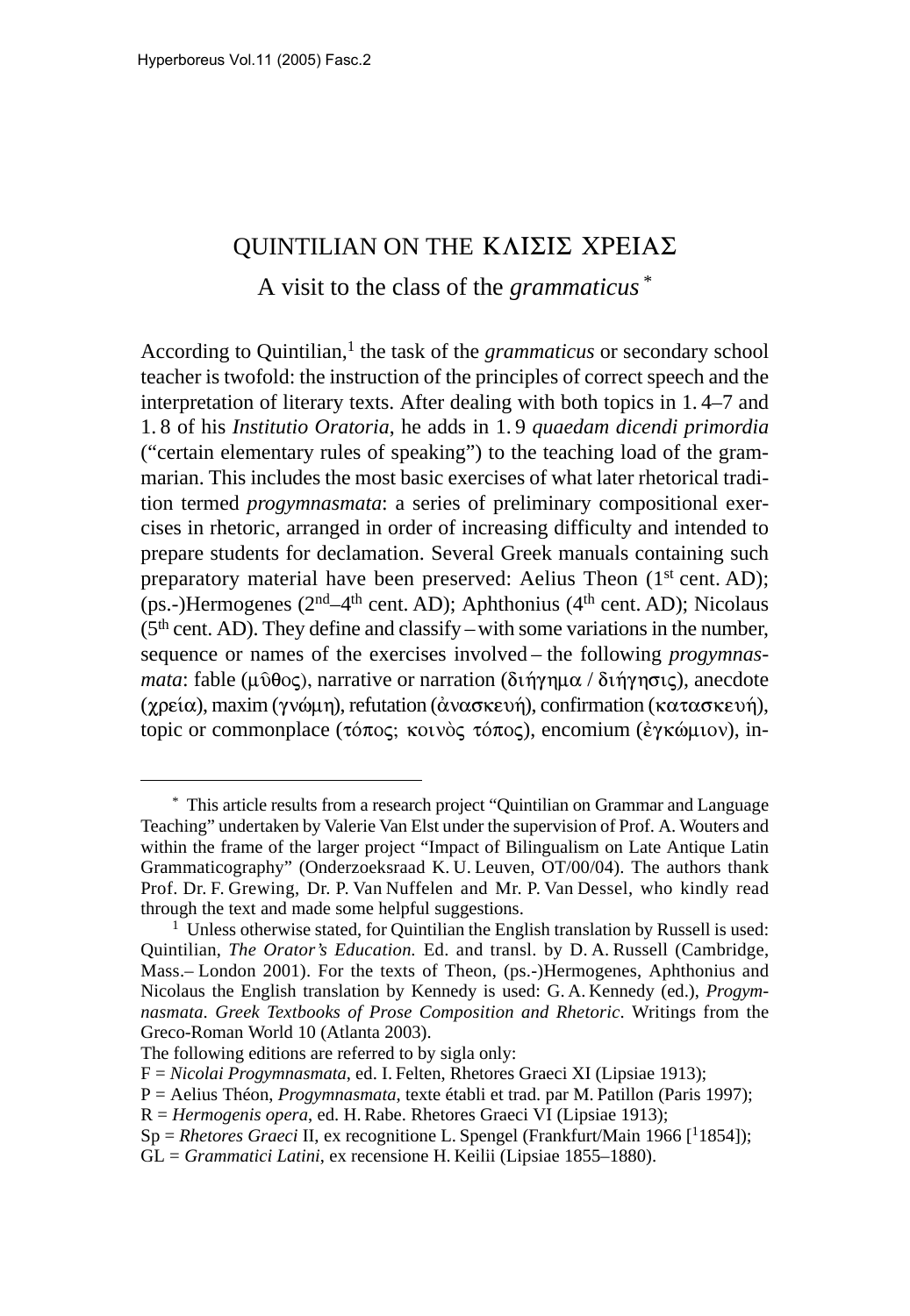vective (ψόγος), comparison (σύγκρισις), characterization or personification (έθοποιία; προσωποποιία), description (έκφρασις), (defence or refutation of a) proposition ( $\theta \notin \sigma \subset \mathcal{S}$ ) and (introduction of a) law ( $\nu \circ \mu \circ \varsigma$ ).

In the Roman school system most of these exercises, though actually belonging to the domain of rhetoric, seem to have gradually shifted to the domain of the *grammaticus*. 2 Quintilian, unsatisfied with the intrusion of the grammarians into the teaching subjects of their superior colleagues, reacts against this evolution and proposes a neat division between the two stages, which leaves only the most elementary initial rhetorical exercises to the grammar school: 3 fable (*fabella*, 1. 9, § 2), paraphrase (*paraphrasis*, §§ 2–3), maxim (*sententia*, § 3), anecdote (*chria*, §§ 3–5), "saying to which a reason is appended" (*aetiologia*) or description of character (*ethologia*, § 3, cf. infra p. 249), and short narrative based on the poets (*narratiuncula*, § 6, cf. infra p. 249).4 Unfortunately, his presentation of the content of these basic rhetorical exercises is often so brief<sup>5</sup> that it causes several problems of interpretation to modern scholars.

Two major problematic passages concern the exercises (1) *aetiologia/ethologia* and (2) *narratiuncula*. In view of the arguments put forward later on in this paper, we provide here a short *status quaestionis*:

<sup>&</sup>lt;sup>2</sup> A. Wouters ("The  $\kappa\lambda i\sigma i\varsigma$  xpe $i\alpha\varsigma$ : between the grammarian and the rhetorician" [forthcoming]) points out that in the Greek education system of the  $1<sup>st</sup> - 2<sup>nd</sup>$  century AD all these *progymnasmata*, except for – at least after Theon – the declension of a  $\gamma$  $p\epsilon\alpha$ (cf. infra), still belonged to the domain of the *rhetor*. Cf. also: R. Webb, "The *Progymnasmata* as Practice", in: Y. L. Too (ed.), *Education in Greek and Roman Antiquity* (Leiden – Boston – Köln 2001) 296–297. As Quintilian (1. 9. 6) observes, *Graeci magis operum suorum et onera et modum norunt* ("the Greek [rhetoricians] know the burdens and the limits of their work better").

<sup>&</sup>lt;sup>3</sup> Cf. also: T. Viljamaa, "From Grammar to Rhetoric. First Exercises in Composition According to Quintilian, *Inst.* 1, 9", *Arctos* 22 (1988) 182–184.

<sup>4</sup> Two of these *primordia dicendi* are not listed in the extant Greek manuals: the paraphrase and the *aetiologia* or *ethologia*. The passages in which both exercises occur, however, cause some problems of textual criticism and interpretation. For problems related to the former exercise, cf., e. g.: E. N. O'Neil, "Discussion of Preliminary Exercises of *Marcus Fabius Quintilianus*. Introduction, Translation and Comments", in: R. F. Hock, E. N. O'Neil (eds.), *The Chreia in Ancient Rhetoric.* I*. The* Progymnasmata, Texts and Translations 27 (Atlanta 1986) 119–120, and Viljamaa (n. 3) 187–189.

<sup>5</sup> Quintilian is conscious of this, as he says at the beginning of 1. 10: *Haec de grammatice, quam brevissime potui, non ut omnia dicerem sectatus, quod infinitum erat, sed ut maxime necessaria* ("I have been as concise as possible in this discussion of *grammatice*, making no attempt to mention everything – that would have been an endless task – but selecting the most essential points").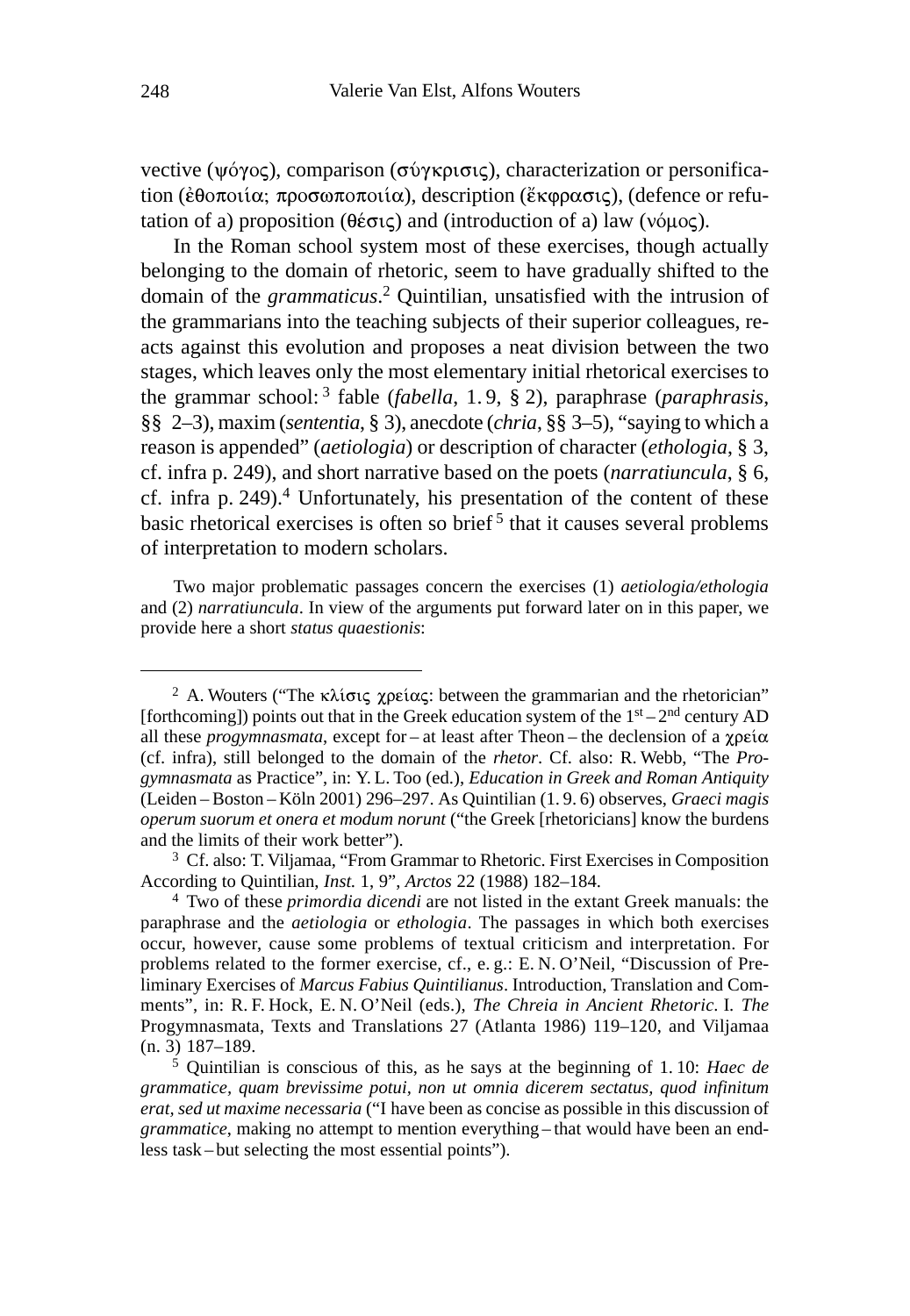(1) Do we have to accept in § 3 the reading *aetiologia*  $\frac{6}{9}$  or *ethologia*  $\frac{7}{2}$  Although only *aetiologia* has manuscript authority, many editors of Quintilian prefer – probably wrongly – *ethologia*, introduced as an emendation by Raphaël Regius in 1493. Secondly, what is the meaning of both terms? *Ethologia*, which is only attested indisputably in Seneca (*Epist.* 95. 65) and Charisius (GL I, 284. 12; 4<sup>th</sup> cent. AD), possibly refers to a succinct description of the conduct and morals of a virtuous or vicious character.8 *Aetiologia* as a rhetorical *schema* or figure occurs several times in grammatical and rhetorical writers <sup>9</sup> to indicate the addition of a reason or rationale  $(\alpha \tau \alpha)$  to a statement. Quintilian too mentions this term in his discussion of the figures of speech (9. 3. 93): *Quod vero schema* est ad propositum subiecta ratio, quod Rutilius αίτιολογίαν vocat? ("And what sort of Figure is this 'reason added to a proposition' which Rutilius [i. e. the 1st century AD rhetorician Rutilius Lupus in his *Schem. dian. et lex.*, 2. 19] calls *aitiologia*?"). As a school exercise besides *sententia* and *chria*, *aetiologia* has probably the same or in any case a similar content: a saying to which a reason or cause is appended.

(2) What is the position of the *narratiuncula* within the framework of the *primordia dicendi* and how does it relate to the *narratio* in 2. 4, one of the *progymnasmata* to be dealt with by the rhetor? In 1. 9. 6 Quintilian gives the following information about this exercise: *narratiunculas a poetis celebratas notitiae causa, non eloquentiae tractandas puto* ("short narratives found in the poets should, in my view, be taught for general knowledge, not for developing eloquence"). In 2. 4. 2, after distinguishing three types of narratives (sc. fable or purely fictional story [*fabula*], plot or fictional story with the appearance of truth [*argumentum*], and history or story of real events [*historia*]), he adds: *grammaticis autem poeticas dedimus: apud rhetorem initium sit historica, tanto robustior quanto verior* ("we have given poetical Narratives to the *grammatici*; the rhetor should begin with historical ones, which are more grown-up because they are more real"). This passage makes it very probable that *narratiunculas a poetis celebratas* refer to short *narrationes* of the first two types, borrowed from poems and tragedies or comedies.10 But what then is the content of the *narratiuncula*-exercise? According to  $\text{Colson}$ <sup>11</sup> the information provided by Quintilian on this point is to be interpreted as

<sup>6</sup> Cf., e. g.: R.P.Robinson, "*Ethologia* or *Aetiologia* in Suetonius *De Grammaticis* c. 4, and Quintilian i. 9", *CPh* 15 (1920) 370–379; F.H.Colson, "Quintilian I. 9 and the 'Chria' in Ancient Education", *CR* 35 (1921) 152 and id., *M.Fabii Quintiliani Institutionis Oratoriae liber I.* Ed. with introduction and commentary (Cambridge 1924) 117–119; J. Cousin, *Etudes sur Quintilien.* I. *Contribution à la recherche des sources de l'Institution Oratoire.* PhD. (Paris 1935) 81 n. 6; S. F.Bonner, *Education in Ancient Rome. From the Elder Cato to the Younger Pliny* (London 1977) 258; O'Neil (n. 4) 122–128; I. H. Henderson, "Quintilian and the *Progymnasmata*", *Antike und Abendland* 37 (1991) 96–98; P xiii.

<sup>7</sup> Cf., e. g.: G. L. Spalding (ed.), M. Fabius Quintilianus *De Institutione Oratoria libri duodecim* I (Hildesheim 1969 [11798]) 206–207; Viljamaa (n. 3) 193–200; R. Granatelli, "M. Fabio Quintiliano Institutio oratoria II 1–10: struttura e problemi interpretativi", *Rhetorica* 13 (1995): 2, 138 and 144–145; Russell (n. 1) 210–211 n. 4.

<sup>8</sup> Viljamaa (n. 3) 197–200.

<sup>9</sup> Cf.: Robinson (n. 6) 372–373; O'Neil (n. 4) 125; H. Lausberg, *Handbuch der literarischen Rhetorik* (Stuttgart ³1990) 430–431, §§ 867–871.

<sup>10</sup> Cf., e. g.: O'Neil (n. 4) 128–129.

<sup>11</sup> Colson (n. 6 [1924]) 121.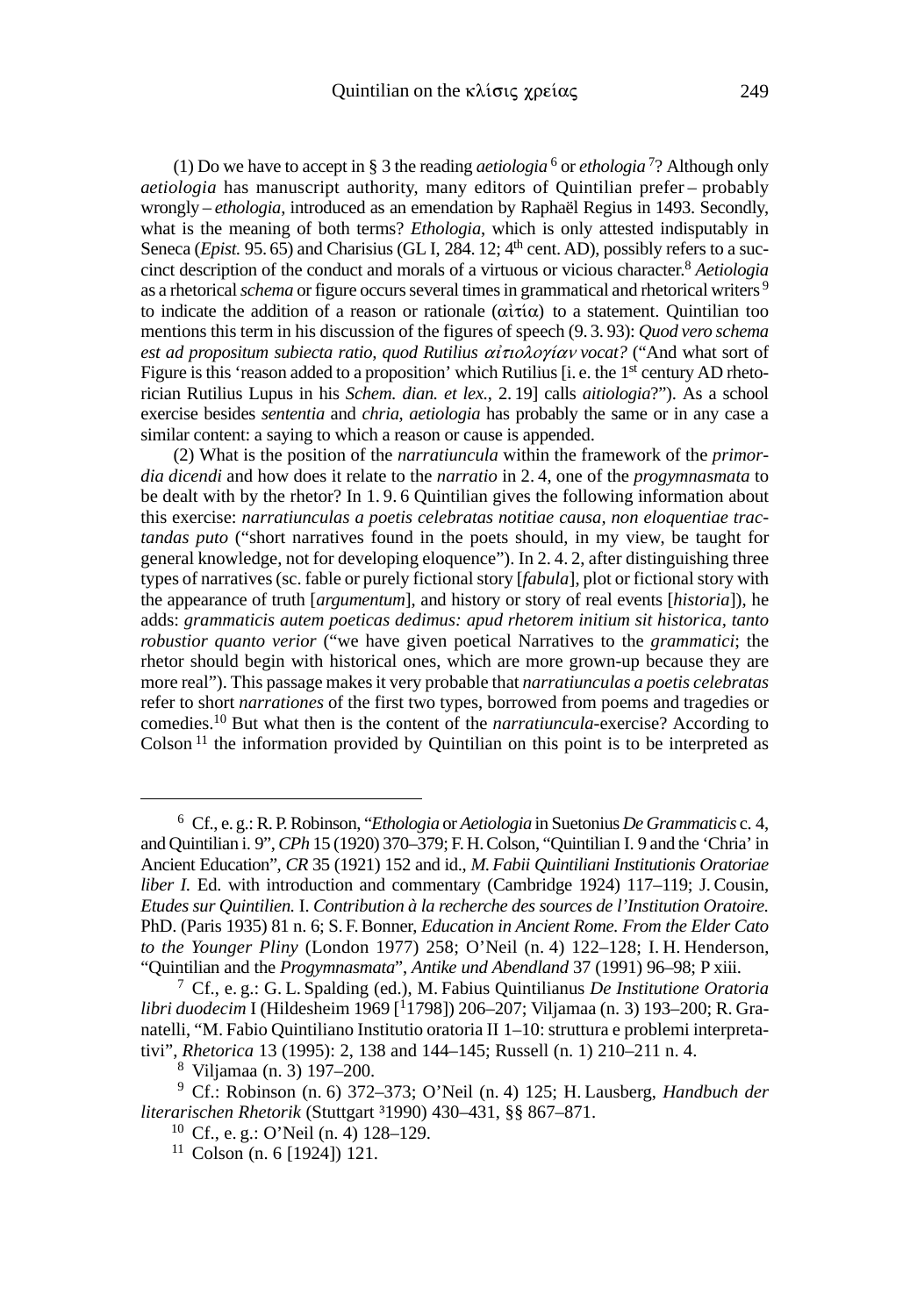follows: "'Narratio' is only to be employed in the grammatical schools as a test of knowledge and to familiarise them with the stories and not as a regular progymnasma". In addition he states that, since at the level of the rhetor students should start working with historical texts to improve their compositional skills, narrative composition based on mythological or literary fiction seems to have been considered unsuitable for both schools by Quintilian. Viljamaa <sup>12</sup> in our opinion rightly rejects this interpretation. In his view the words *narratiunculas … puto* indicate that Quintilian thinks short poetic narratives should be practised in grammar school, but only in the form of simple reproductions, without any rhetorical embellishment including, for example, amplification or refutation. Quintilian thus divides the διήγημα or *narratio* between two different educational levels. This is especially emphasized by Henderson.<sup>13</sup>

The present article, underpinning a suggestion made by Wouters in a forthcoming article,<sup>14</sup> intends to contribute to the elucidation of another problematic passage.

#### I. DEFINING THE PROBLEM

The passage in question concerns the preliminary rhetorical exercise called *chria*  $(\gamma \rho \varepsilon \alpha)$  (1.9.5):

> In his omnibus (sc. chriis) et declinatio per eosdem ducitur casus et tam factorum quam dictorum ratio est.

As the following translations illustrate, this sentence has hitherto been interpreted in different ways:

> All these instances are couched in the same grammatical form and deeds no less than sayings may be presented for treatment (Butler).<sup>15</sup>

> In all these (sc. *chriae*), too, declension is done in the same cases, and the method is the same for both action-chreiai and sayings-chreiai (O'Neil).<sup>16</sup>

> En todas estas clases de crías la digresión tiene lugar en las mismas formas de declamación y existe fundamento tanto para los hechos como para los dichos (Ortega Carmona).<sup>17</sup>

> All these (sc. *chriae*) can be declined through the same range of cases, and the principle applies to Chriae based on actions as well as those based on words (Russell).18

<sup>12</sup> Viljamaa (n. 3) 190; cf. Bonner (n. 6) 260–261.

<sup>13</sup> Henderson (n. 6) 92 and 94.

<sup>14</sup> Cf. supra n. 2.

<sup>15</sup> *The Institutio Oratoria of Quintilian*, with an English transl. by H. E. Butler I  $(London - Cambridge, Mass. 1963 [11920]).$ 

<sup>16</sup> O'Neil (n. 4) 134.

<sup>17</sup> Quintiliano de Calahorra*. Sobre la formación del orador. Edición bilingüe: latín-español.* Trad. y com. de A. Ortega Carmona I (Salamanca 1997).

 $18$  Russell (n. 1).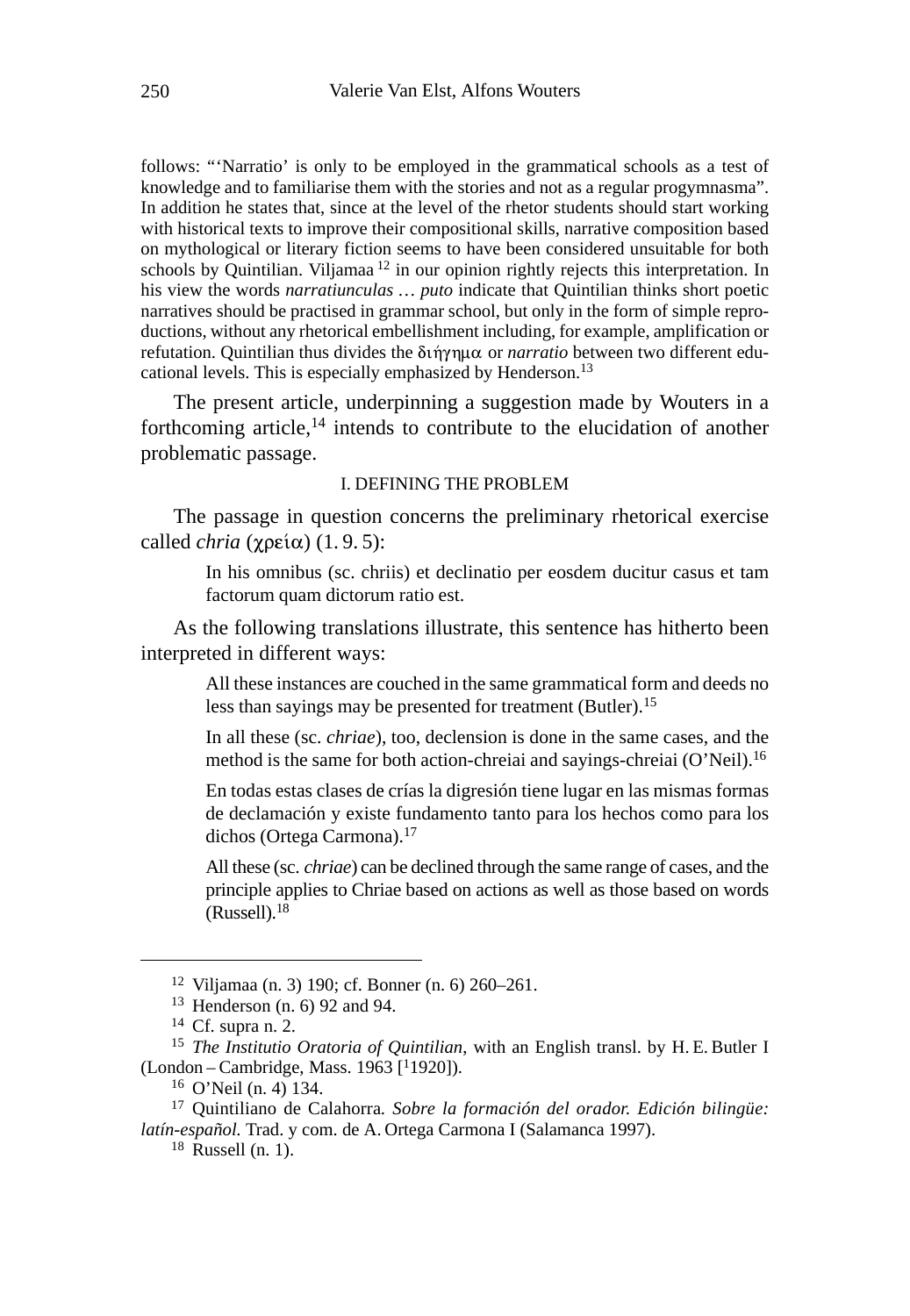The meaning of the first part of the sentence (*in his* … *casus*) is clear. As far as we know, Butler in 1920 and Ortega Carmona in 1997 were the only ones who failed 19 to see that Quintilian is alluding here plainly to the exercise called  $\kappa\lambda$ ίσις χρείας ('declension of a *chria*' [cf. infra II. 3]).<sup>20</sup>

The second part of the sentence, however, causes difficulties. More specifically, it is the meaning of the word *ratio* that troubles modern scholars. Having a broad semantic field and being used by Quintilian himself in different meanings, this word has given rise to several interpretations. If we look at the translations presented above, the term is understood as *treatment*, *method*, *foundation*, or *principle*, the second being further explained by O'Neil as the method of adding several introductory formulas to *chriae* in order to make their declension possible.<sup>21</sup> A more complete and detailed list of the meanings proposed so far will be given below, followed by a discussion of both our own interpretation and that of other scholars. But it may be useful first to offer a general outline of the nature of the *chria*exercise.22

#### II. THE

#### *1. definition*

To begin with, what is a *chria*? Quintilian, assuming that his readers were familiar with this kind of anecdote,<sup>23</sup> does not explain the term, but the

 $19$  The former explicitly indicates this in an additional note to his translation ([n. 15] 158, n. 1): "the sense is not clear: it appears to refer to the stereotyped form in which the *chria* was couched". Why the latter gives *declinatio* and *casus* the meaning of 'digression' and 'forms of declamation' respectively, remains, however, unclear. Is he alluding here vaguely to the elaboration of a *chria* (cf. infra II. 5)? Cf. Rahn (Marcus Fabius Quintilianus*. Ausbildung des Redners. Zwölf Bücher*. Hrsg. und übers. von H. Rahn [Darmstadt 1972]), who translates *casus* in a similar way, viz. 'Deklamationsformen'.

<sup>20</sup> Spalding already ([n. 7] 208, *ad* 'declinatio – ducitur') linked the passage involved to this kind of exercise.

<sup>&</sup>lt;sup>21</sup> O'Neil (n. 4) 135 (cf. infra II. 3).

<sup>&</sup>lt;sup>22</sup> For a more detailed description of this school exercise, cf.: Bonner (n. 6) 256– 260; Hock, O'Neil (n. 4); idd*.*, *The* Chreia *and Ancient Rhetoric. Classroom Exercises*, Writings from the Greco-Roman World 2 (Atlanta 2002); Lausberg (n. 9) 536–540; Wouters (n. 2).

<sup>23</sup> For the origin and popularity of the *chria*, cf., e. g.: R. F. Hock, "General Introduction to Volume I", in: Hock, O'Neil (n. 4) 3–9. The *chria* was used not only in an educational context: as a literary form it had existed long before it was introduced into the classroom (*ibid.*, 3).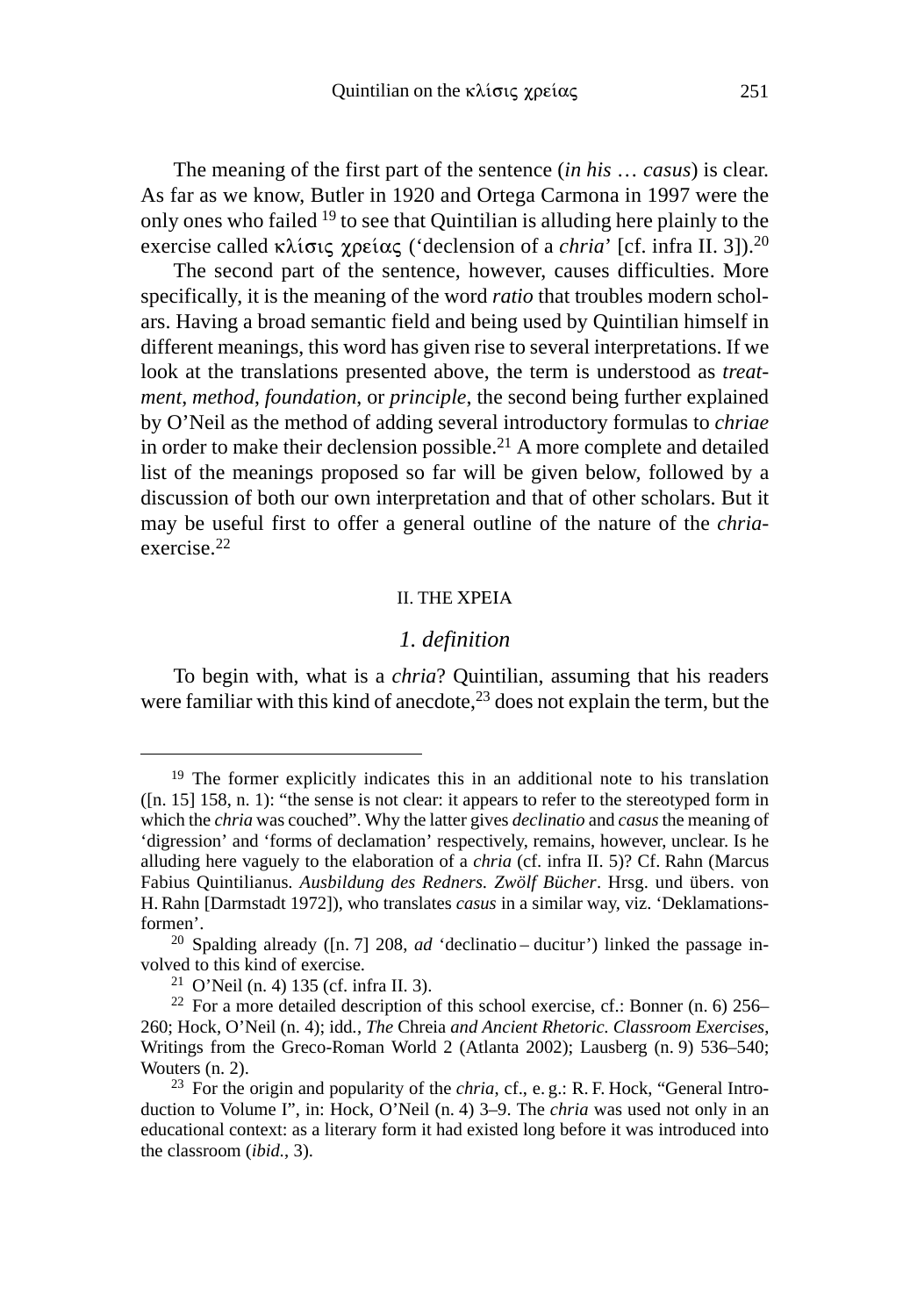extant Greek progymnasmatic manuals or *Progymnasmata* all offer a definition. Theon for example defines  $\gamma$  pei $\alpha$  as follows:

> Χρεία ἐστὶ σύντομος ἀπόφασις ἢ πρᾶξις μετ' εὐστοχίας ἀναφερομένη εἴς τι ὡρισμένον πρόσωπον ἢ ἀναλογοῦν προσώπφ (96. 19–21 Ρ).

> A chreia is a brief saying or action making a point, $24$  attributed to some specified person or something corresponding to a person.<sup>25</sup>

A specific feature of the  $\gamma$  pei $\alpha$  that is included by (ps.-)Hermogenes  $(6.5–6 R)$  and Nicolaus (19.9 F) in their definitions is its usefulness for life, which is in fact also implied by the term itself,  $2<sup>6</sup>$  although, as Theon and (ps.-)Hermogenes indicate, a χρεία can also be άχρηστος.<sup>27</sup> To quote only one example of a 'useful'  $\gamma \rho \in \alpha$  among the 68  $\gamma \rho \in \alpha$  catalogued by Hock and O'Neil: 28

> Ίσοκράτης ἔφησε τῆς παιδείας τὴν μὲν ῥίζαν εἶναι πικράν, τὸν δὲ καρπόν γλυκύν.

> Isocrates said that education's root is bitter, its fruit is sweet (Hock, O'Neil).

<sup>27</sup> (Ps.-)Hermogenes (6.5–6 R) says that the  $\chi$  $p\epsilon \omega$  is "generally" useful, implying that it does not always have to bear this mark. Theon (96. 29–30 P) remarks that a *chria* sometimes contains a pleasantry or wit not useful for life. Nicolaus (21. 1–18 F) on the contrary notices that a  $\chi$ pei $\alpha$  can be both witty and useful at the same time (cf.: B. L. Mack, E. N. O'Neil, "The Chreia Discussion of *Hermogenes of Tarsus*. Introduction, Translation and Comments", in: Hock, O'Neil [n. 4] 179 n. 3). In any case, as Colson observes ([n. 6 (1921)] 150), not all  $\chi$ peto a handed down to us can be regarded as useful for life. The reason why they are generally considered to be useful, is probably the fact that in earlier times they were mostly used in a philosophical context (*ibid.*, 150).

<sup>28</sup> Hock, O'Neil (n. 4) 297–345, sc. no. 43.

<sup>&</sup>lt;sup>24</sup> See on the contrary Hock ([n. 23] 25), who accepts that  $\epsilon \dot{\nu} \sigma \tau \dot{\nu} \gamma$  refers to the aptness in the correspondence between the saying (or action) and the character ("aptly attributed to some specified person").

<sup>&</sup>lt;sup>25</sup> For a plausible interpretation of άναλογοῦν προσώπω, cf. P 133 n. 120: "Ce que Théon désigne comme 'l'équivalent d'un personnage' correspond probablement à ce qu'Hermogène [...] appelle la personne indéfinie ( $\dot{\alpha}$ όριστον πρόσωπον) et dont il donne comme exemple l'indéfini  $\tau$ ic''.

<sup>&</sup>lt;sup>26</sup> Cf. Aphthonius (23. 3–4 Sp): χρειώδης δε οὖσα προσαγορεύεται χρεία ("it is called chreia because it is useful"). See also Theon (97. 7–10 P) and Nicolaus (20. 1– 5 F). That this exercise is called after the current meaning of  $\gamma \rho \varepsilon i \alpha$  ('usefulness') as the progymnasmatic authors state, is probably not correct (Colson [n. 6 (1921)] 150):  $\chi$  $p\epsilon i\alpha$ can also mean 'an apposite remark'. Viljamaa ([n. 3] 191) combines the two meanings in his explanation of the term: "Evidently it was named the chreia by reason of its suitability for apposite descriptions as well as because of its usefulness for moral and rhetorical teaching."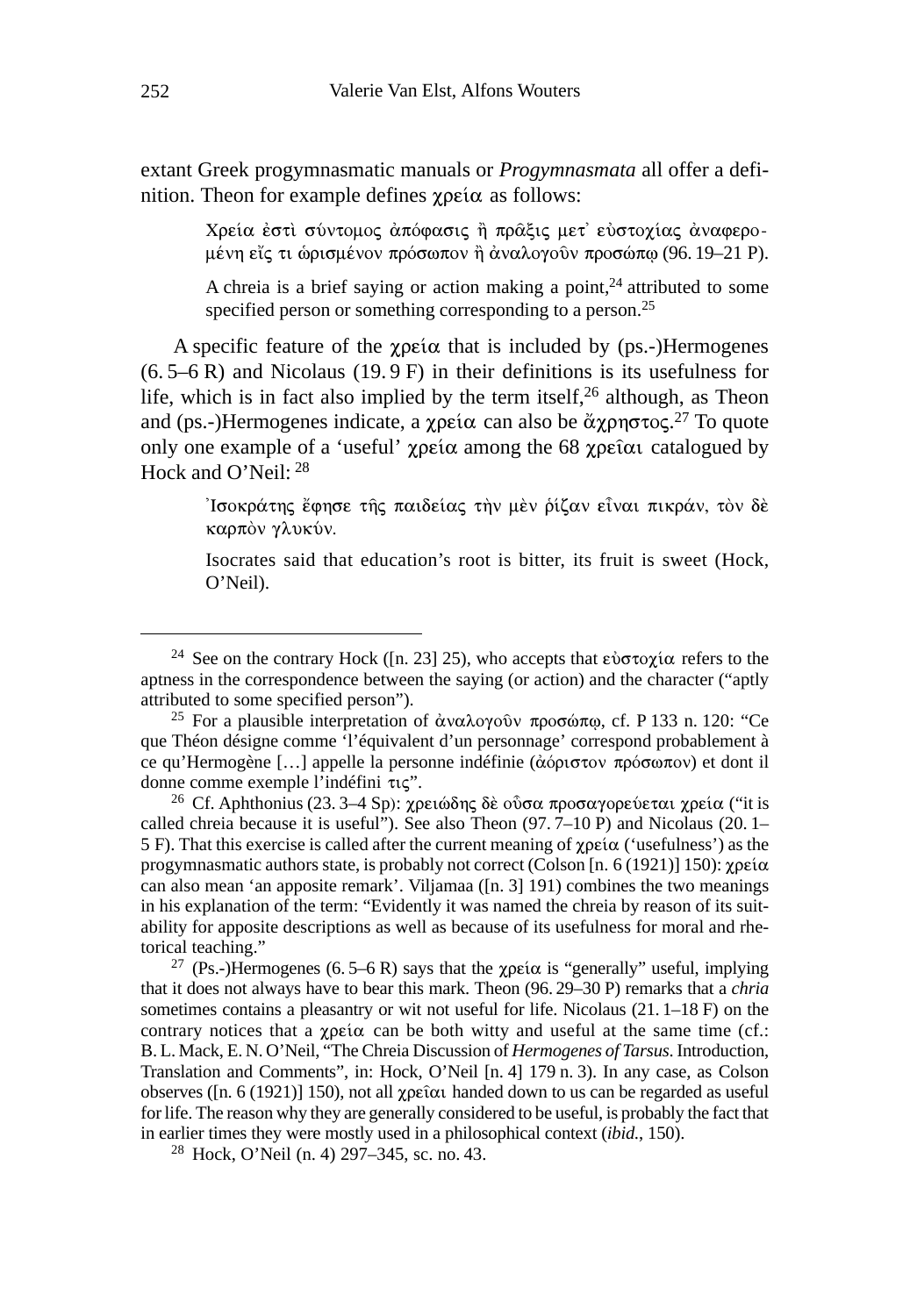### *2. classification*

The *chriae* are grouped into three classes by the progymnasmatic textbooks: λογικαί, πρακτικαί and μικταὶ χρεῖαι, which cover (1) χρεῖαι involving a speech or saying ( $\lambda$ ó $\gamma$ o $\varsigma$ , or  $\alpha \pi$ ó $\varphi$ ασις in the *chria*-definition of Theon), (2) an action  $(\pi \rho \hat{\alpha} \xi_1 \zeta)$ , and (3) a mixture of both. The Isocrates*chria* quoted above belongs to the first type. As an example of a  $\pi$   $\alpha$  $\kappa \tau$  $\kappa \dot{\gamma}$  $\gamma$ ρεία Quintilian mentions (1.9.5):

Crates, cum indoctum puerum vidisset, paedagogum eius percussit.

When Crates saw an ill-educated boy, he beat his *paedagogus*.

Quintilian is apparently familiar with the distinction made by the progymnasmatic tradition between sayings- and action-*chriae*: the actions (*facta*) and words (*dicta*) mentioned in the second part of his statement about the *chria*-exercise, viz*. et tam factorum quam dictorum ratio est*, refer to πρακτικαί and λογικαὶ χρεῖαι respectively.<sup>29</sup> However, he nowhere mentions the third class of mixed *chriae*. To find an illustration of this category, we have to return to the *Progymnasmata*. Nicolaus gives the following example (20. 16–17 F):

> Λάκων έρωτηθείς, που τα τείχη της Σπάρτης, άνατείνας το δόρυ έφη· ένταΰθα.

> When a Laconian was asked where the walls of Sparta were, holding up his spear (action!), he said, 'There' (saying!).<sup>30</sup>

<sup>29</sup> Another passage which indicates Quintilian's familiarity with both classes of *chriae* is the following (1. 9. 5): *etiam in ipsorum factis esse chrian putant* ("a Chria may also, it is thought, consist only of the subject's action"). After having enumerated several types of sayings-*chriae*, Quintilian with these words, which immediately precede the Crates-*chria* quoted above, turns to the second class of  $\pi \rho \alpha \kappa \tau \kappa \alpha \chi \gamma \rho \epsilon \hat{\alpha} \alpha$  (cf. also infra n. 34). For *ipsorum*, referring either to the personae of the preceding types of *chriae* or to the preceding types themselves, cf.: Spalding (n. 7) 208, *ad* 'ipsorum factis'; Colson (n. 6 [1924]) 120; O'Neil (n. 4) 131–132; Henderson (n. 6) 95.

<sup>&</sup>lt;sup>30</sup> We must make a distinction, however, between Theon's concept of a mixed  $\chi$ peí $\alpha$  and that of the other progymnasmatic authors. According to the former (99.5– 7 P), the protagonist of a  $\mu$ ικτή χρεία only acts, the saying being implied in the question or circumstance which brings about the action. For the latter (Herm.  $6.12-14$  R; Aphth. 23. 10–13 Sp; Nic. 20. 15–17 F) the persona of a mixed *chria* produces both an action and a saying (cf. Hock [n. 23] 27–28). Since one of Theon's examples to illustrate the mixed *chria* is the same as that given by Nicolaus (99. 10–12 P), it is helpful to quote it here too, in order to mark the difference in concept: Λάκων ἐρομένου τινὸς αὐτὸν ποῦ τοὺς ὅρους τῆς γῆς ἔχουσι Λακεδαιμόνιοι, ἔδειξε τὸ δόρυ ("A Laco-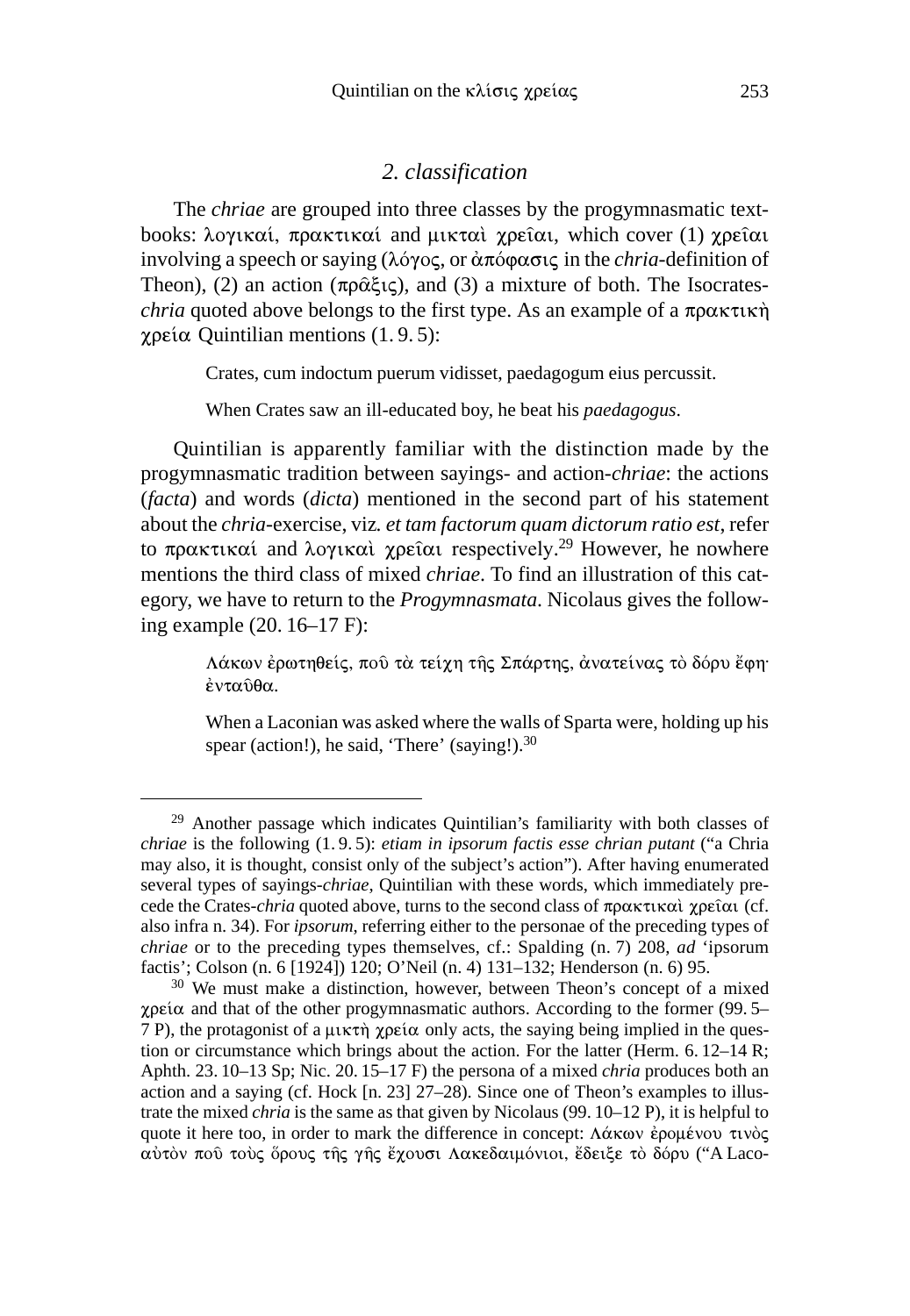This threefold division of *chriae* into λογικαί, πρακτικαί and μικ- $\tau$  $\alpha$   $\chi$  $\beta$  $\epsilon$  $\alpha$  contains several subdivisions. By far the most detailed classification is transmitted by Theon  $(97. 11-99. 12 \text{ P})$ .<sup>31</sup> He subdivides the sayings-*chriae* further into άποφαντικαί (*declarative*), άποκριτικαί (re $sponsive$ ) and  $\delta \in \mathbb{R}$  and  $\delta \in \mathbb{R}$  (*double*)  $\chi$ pet  $\delta \in \mathbb{R}$  and, in turn, the first two of these categories into several subclasses. In addition he is the only progymnasmatic author who makes a distinction between &!(*active*) and παθητικαί (*passive*) action-*chriae*, viz. *chriae* describing an act (like the example of Crates above), and *chriae* indicating something experienced.33

Quintilian too lists different types of *chriae*, 34 but, partly due to its concision, scholars have difficulties to bring his discussion of *chriae* into line

<sup>33</sup> E.g., Theon 99. 2–4 P: Διδύμων ο αύλητής άλους έπι μοιχεία έκ του όνόματος έκρεμάσθη ("Didymon the flute player, taken in adultery, was hung by his name"); for the meaning of this *chria*, cf.: D. N. Sedley, "Pythagoras the Grammar Teacher (PBrLibrAddMs 37 516, 1)", in: *Papiri Filosofici. Miscellanea di Studi.* II (Firenze 1998) 177–181 (= Sedley 1998a) and id., "Pythagoras the Grammar Teacher and Didymon the Adulterer", *Hyperboreus* 4 (1998): 1, 132–136 (= Sedley 1998b).

<sup>34</sup> 1. 9. 4–5: *Chriarum plura genera traduntur: unum simile sententiae, quod est positum in voce simplici: 'dixit ille' aut 'dicere solebat'; alterum quod est in respondendo: 'interrogatus ille', vel 'cum hoc ei dictum esset, respondit'; tertium huic non dissimile: 'cum quis dixisset aliquid' vel 'fecisset'. Etiam in ipsorum factis esse chrian putant, ut: 'Crates, cum indoctum puerum vidisset, paedagogum eius percussit', et aliud paene par ei, quod tamen eodem nomine appellare non audent,* sed dicunt χρειῶδες, ut: 'Milo, quem vitulum adsueverat ferre, taurum ferebat' ("As to Chriae, there are several sorts of these; one is akin to Aphorism and rests on a simple statement: 'he said' or 'he used to say'; another includes an answer: 'being asked' or 'when this was said to him, he answered'. There is a third type, much the same: 'when someone said' – or 'did' –'something'. A Chria may also, it is thought, consist only of the subject's action: 'When Crates saw an ill-educated boy, he beat his *paedagogus*'. A very similar example – which they do not venture to call a Chria

nian, when someone asked him where the Lacedaimonians set the limits of their land [saying], showed his spear [action]"). The other progymnasmatic authors would have placed this example in the category of  $\pi \rho \alpha \kappa \tau \kappa \alpha \alpha \gamma$  (see Equation does not say anything, but only shows his spear.

 $31$  Aphthonius (23. 4–5 Sp) only mentions the principal division. (Ps.-)Hermogenes (7. 7–9 R) and Nicolaus (22. 21–23. 5 F) merely allude to a few subdivisions (cf. Hock [n. 23] 27).

<sup>&</sup>lt;sup>32</sup> 'Aποφαντικαί χρείαι include statements which are made voluntarily by the speaker ("Diogenes used to say…") or which are based on what the speaker sees, related to a certain circumstance ("Diogenes, while seeing..., said"). Aποκριτικαί χρείαι are  $\chi$ pet $\alpha$  which are made in response to a question ("Diogenes, when asked..., said").  $\Delta \iota \pi \lambda \alpha \hat{\iota}$  χρείαι consist of two statements, made by two different persons ("Alexander") said… and Diogenes replied…").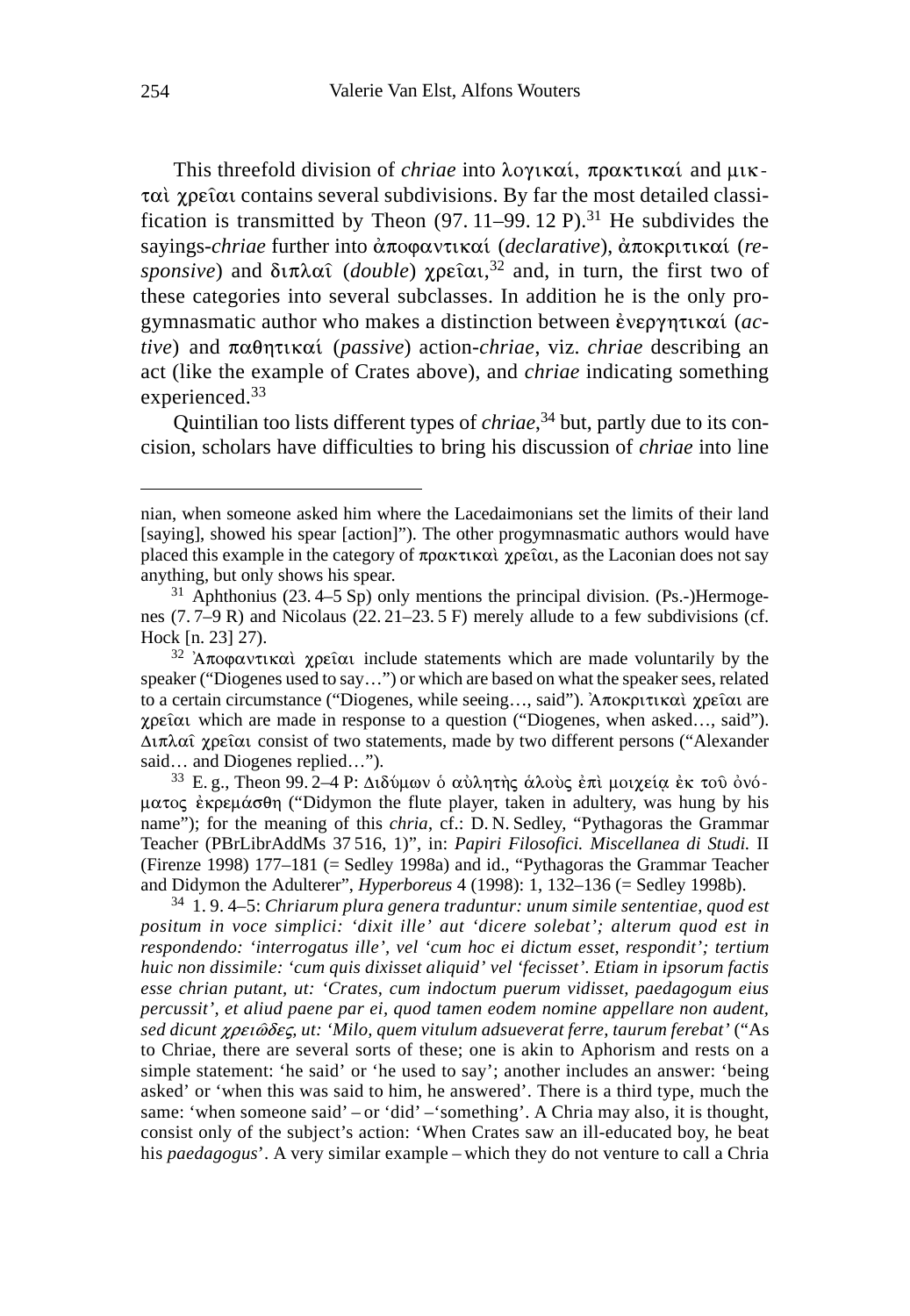with the progymnasmatic tradition. While Schissel <sup>35</sup> has stressed the likeness of Quintilian's classification system to that of Theon, O'Neil 36 and Henderson  $37$  – though each from a different point of view  $38$  – emphasize its independence from the *Progymnasmata*. It is not our intention, however, to investigate this matter more fully here.

## 3. the κλίσις χρείας: content

In ancient rhetorical education 39 *chriae* were used in different ways to train the compositional skills and speech abilities of the students. Theon mentions a series of eight exercises on the  $\chi$  $p\epsilon$ i $\alpha$  (101. 3–6 P):

> Γυμνάζονται δὲ κατὰ τὰς χρείας τῇ ἀπαγγελία τῇ κλίσει τῇ ἐπιφωνήσει τῇ ἀντιλογία, ἐπεκτείνομέν τε καὶ συστέλλομεν τὴν χρείαν, πρὸς δὲ τούτοις ἀνασκευάζομεν καὶ κατασκευάζομεν.

> Chreias are practiced by restatement, grammatical inflection, comment, and contradiction, and we expand and compress the chreia, and in addition (at a later stage in study) we refute and confirm.

<sup>37</sup> Henderson (n. 6) 95–96.

<sup>38</sup> According to O'Neil, Quintilian merely lists some types of *chriae* without a sense of precision, due to the fact that the classification of the *chria* had not yet been given a set form in the 1st century AD and that he was apparently unaware of Theon's elaborate classification system. In Henderson's opinion (p. 95), on the other hand, Quintilian's classification is a useful and coherent system, structured around a criterion of division other than that of Theon.

<sup>39</sup> At the level of the γραμματοδιδάσκαλος or primary school teacher, *chriae* served as reading and writing exercises, providing pupils at the same time with a "minimal cultural package" (cf.: R.Cribiore, *Gymnastics of the Mind. Greek Education in Hellenistic and Roman Egypt* [Princeton 2001] 178) and with some moral values (cf.: T. Morgan, *Literate Education in the Hellenistic and Roman Worlds* [Cambridge 1998] 120–151 [ch. 4: *Maxims and morals*]). Cf. for example schoolbook *P. Bour.* 1 (4<sup>th</sup> cent. AD), which contains, besides other elementary school exercises, five *chriae* attributed to Diogenes [*ed. pr.*: P.Jouguet, P. Perdrizet, "Le Papyrus Bouriant n° 1. Un cahier d'écolier grec d'Egypte", *Studien zur Palaeographie und Papyruskunde* 6 (1906) 148–161; cf. also: R. Cribiore, *Writing, Teachers, and Students in Graeco-Roman Egypt* (Atlanta 1996) n° 393; R. F. Hock, "Cynics and Rhetoric", in: S. E. Porter (ed.), *Handbook of Classical Rhetoric in the Hellenistic Period 330 B.C.–A.D. 400 (Boston – Leiden 2001 [<sup>1</sup>1997])* 764–765 and Hock, O'Neil (n. 22) 5–12]. For a survey of elementary *chria*-exercises

but say it is 'of the Chria type' – is 'Milo carried a grown bull which he had been used to carry as a calf'").

<sup>35</sup> O. Schissel, "Die Einteilung der Chrie bei Quintilian", *Hermes* 68 (1933) 245– 248. Colson's commentary (n. 6 [1924] 119–120, *passim*) is marked by a similar approach.

<sup>36</sup> O'Neil (n. 4) 129–134.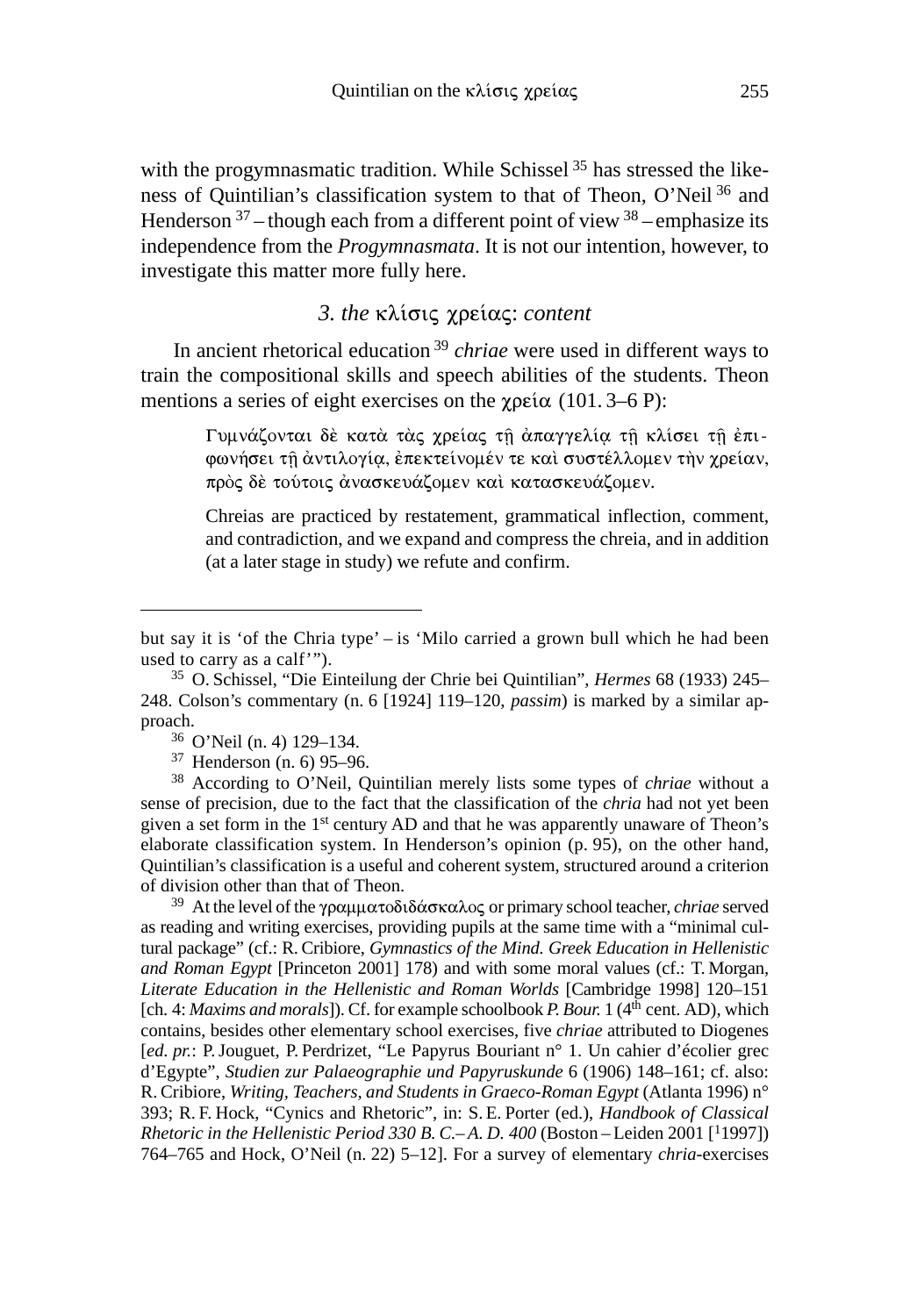He then proceeds to describe each of these exercises step by step, paying by far most attention to the  $\kappa\lambda i\sigma\iota\varsigma$   $\chi$  $\beta\epsilon i\alpha\varsigma$  (101. 10 – 103. 2 P). As we have seen above, this is the exercise which Quintilian refers to in his discussion of the *chria*:

in his omnibus et declinatio per eosdem ducitur casus.

all these (sc. chriae) can be declined through the same range of cases.

The κλίσις or *declinatio* of a *chria* consists of inflecting the persona (πρόσωπον) of the saying or action through all the cases (*per eosdem ducitur casus*) and numbers.<sup>40</sup> To make such an inflexion possible, one has always to adapt the rest of the sentence grammatically by inserting a fixed set of introductory phrases or *formulae* into the *chria*, which vary from case to case and sometimes also from *chria*-type to *chria*-type. Theon provides a detailed picture of this. After noticing that the nominative presents no difficulties, since *chriae* are normally cited in that case, he starts with the genitive (101. 30–102. 13 P):

> Tὴν δὲ γενικὴν πτῶσιν οὕτω κλινοῦμεν· ἐὰν μὲν λογικὴ ῇ ἡ χρεία, προσθήσομεν αὐτῆ· "τὸ ῥηθὲν μνήμης ἔτυχεν", ἢ· "λόγος ἀπομνημονεύεται εἰπόντος" ...

> Άρμόττει δὲ μᾶλλον τὸ μὲν "λόγος ἀπομνημονεύεται" πάσαις ταΐς λογικαΐς χρείαις, πλήν της καθ' έκούσιον άπόφασιν· ταύτη γάρ "τὸ ῥηθὲν μνήμης ἔτυχεν". Ἐὰν δὲ πρακτικὴ ῇ χρεία, εἰ μὲν παθητικὴ εἴη, προσθετέον<sup>.</sup> ''τὸ συμβὰν μνήμης ἔτυχεν''. Εἰ δὲ ἐνεργητική· ''τὸ πραχθὲν μνήμης ἔτυχεν", ὁμοίως δὲ καὶ ἐπὶ τοῦ μικτοῦ.

preserved on papyrus, cf. Cribiore (1996); Hock (2001) 765 n. 69 (only *chriae* of Diogenes); Hock, O'Neil (n. 22) 1–49.

<sup>40</sup> We may wonder why Quintilian says nothing about the possibility to inflect *chriae* through the different numbers. Does he avoid the term *numeros* (*per eosdem* … *casus et numeros*) consciously to react against this – at least from our point of view – absurd practice to decline proper names through dual and plural (cf. infra, our [partial] transcription of a Pythagoras-*chria*)? In the same way Nicolaus seems to have some problems with inflecting a  $\chi$ pei $\alpha$  about Pittacus of Mytilene in dual and plural (18.23– 19.1 F): εί ένδέχοιτο τυχόν διά μελέτην δευτέρφ Πιττακφ ή καί πλείοσιν άνα- $\tau \theta \acute{\epsilon}$  value to  $\lambda \acute{\epsilon}$  yov ("if it is possible for the sake of practice perhaps to attribute the statement to two or more Pittacuses"). The Latin grammarian Diomedes  $(4<sup>th</sup>$  cent. AD) in his general presentation of the exercise also remains silent about the number (GL I, 310. 2: *chriarum exercitatio in casus sic variatur* ["the exercise with *chriae* is transformed as follows in the various cases"]), but nevertheless gives an illustration of a *chria*-declension through singular and plural (cf. also infra).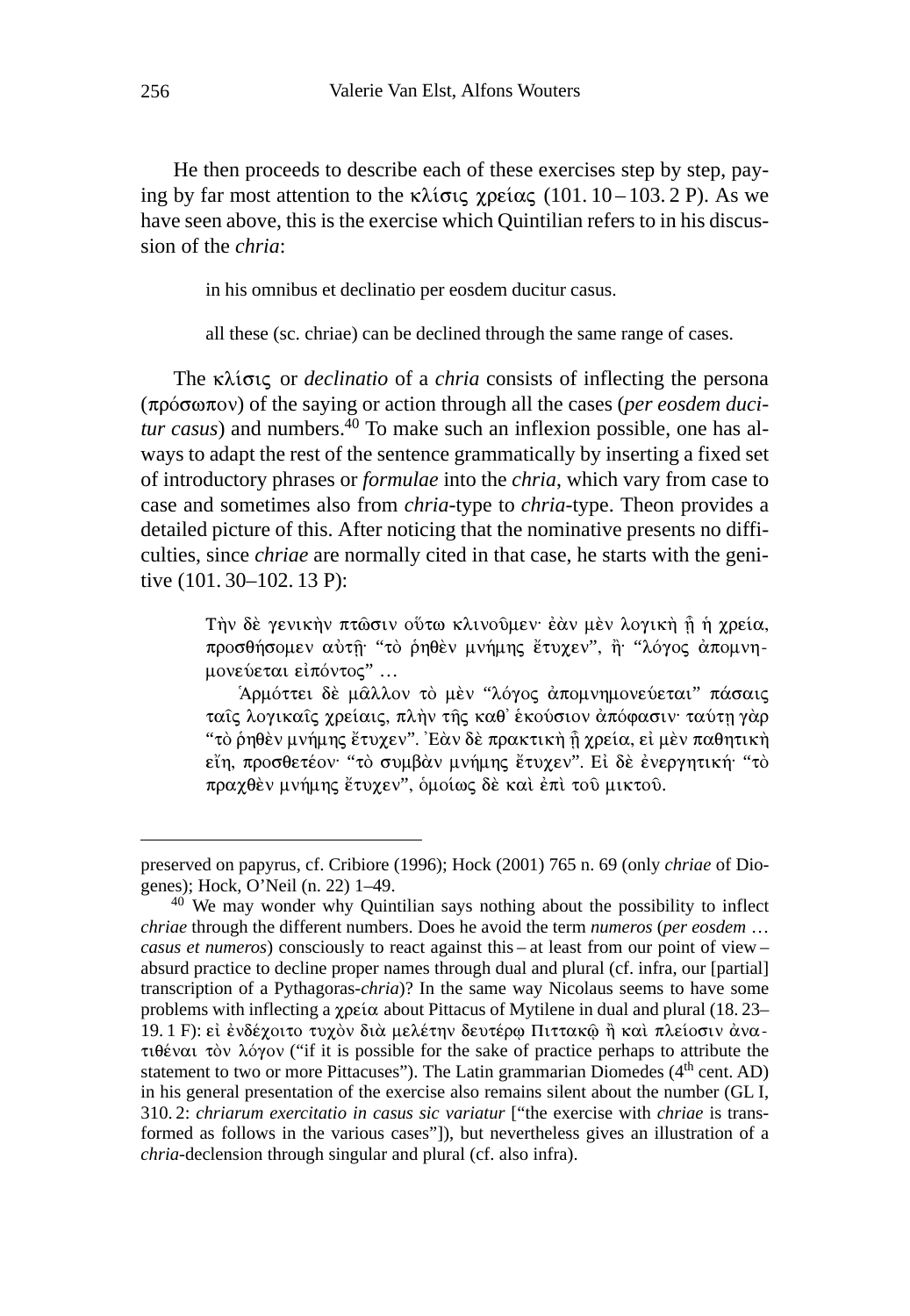We practice the genitive as follows. If the chreia is a saying, we shall add to it that "The saying has become memorable", or "The story is remembered of X saying…" …

"The story is remembered" well fits all chreias about a saying except for a volunteered  $41$  statement; for that use "The saying of X... has become memorable".

If the chreia describes an action, and if that is passive, one should add, "The experience of X… has become memorable"; if it is active, "The action of X… has become memorable", and similarly in the case of a mixed chreia.

In the dative, he continues, one must add to all types of *chriae* "ἔδοξεν" ("it seemed best"), "ἐφάνη" ("it appeared best"), "ἐπῆλθεν" ("it occurred"), "παρέστη" ("it came to mind") or another similar *formula*, except for the passive action-*chria*, to which the phrase " $\sigma$ vv $\epsilon$  $\beta$ n" ("it happened") has to be attached. For the accusative, on the other hand, the *formulae* " $\phi \alpha \sigma i$ " ("they say") or " $\lambda \epsilon \gamma \epsilon \tau \alpha$ " ("it is said") are generally used. Finally, about the vocative case, Theon says the following (102. 34 – 103. 1 P):

> Ή δὲ κλητικὴ σαφής ἐστι· ποιησόμεθα γὰρ τὸν λόγον πρός τι παρὸν ήμῖν πρόσωπον, ἐφ' ὃ ἡ χρεία ἀναφέρεται, οἶον "Διόγενες Κυνικὲ φιλόσοφε, ιδών ...".

> The vocative is clear; for we address the remark to the person to whom the chreia is attributed as though present with us; for example, "O Diogenes, Cynic philosopher, on seeing …".

A concrete application of all these rules, coming directly from an educational context, is offered by the schoolbook *BM Add. MS* 37 516.42 This wooden tablet, edited by F. G. Kenyon<sup>43</sup> and dated to the  $3<sup>rd</sup> - 4<sup>th</sup>$  century AD,<sup>44</sup> contains on one side a complete declension through all cases and numbers – the dual included – of a *chria* about Pythagoras. We present here by way of illustration only a few lines of the transcription: 45

 $41$  I. e. a statement made voluntarily by the speaker, not arising from a specific circumstance. The Isocrates-*chria* quoted above (p. 252) belongs to this type.

 $42$  = Cribiore (n. 39 [1996]) no. 364. Cf. also no. 3868 in the *Leuven Database of Ancient Books* (LDAB) of W. Clarysse and no. 370 in the *Catalogue of Paraliterary Papyri* (CPP) of M. Huys. For two other schoolbooks which illustrate the  $\kappa\lambda i\sigma\zeta$  $χρείας, cf. infra III. 3.$ 

<sup>43</sup> F. G. Kenyon, "Two Greek School-Tablets", *JHS* 29 (1909) 29–30.

<sup>&</sup>lt;sup>44</sup> Kenyon dates the hand of the schoolbook to the 3<sup>rd</sup> century AD, but according to G. Bastianini and M. Manfredi, as Sedley remarks (n. 33 [1998a] 167 n. 1 and [1998b] 122 n. 1), it is at least a century younger.

<sup>45</sup> For a complete transcription, see now Hock, O'Neil (n. 22) 62–66 and Wouters (n. 2). For the meaning of the *chria*, cf. the studies of Sedley mentioned in note 33. This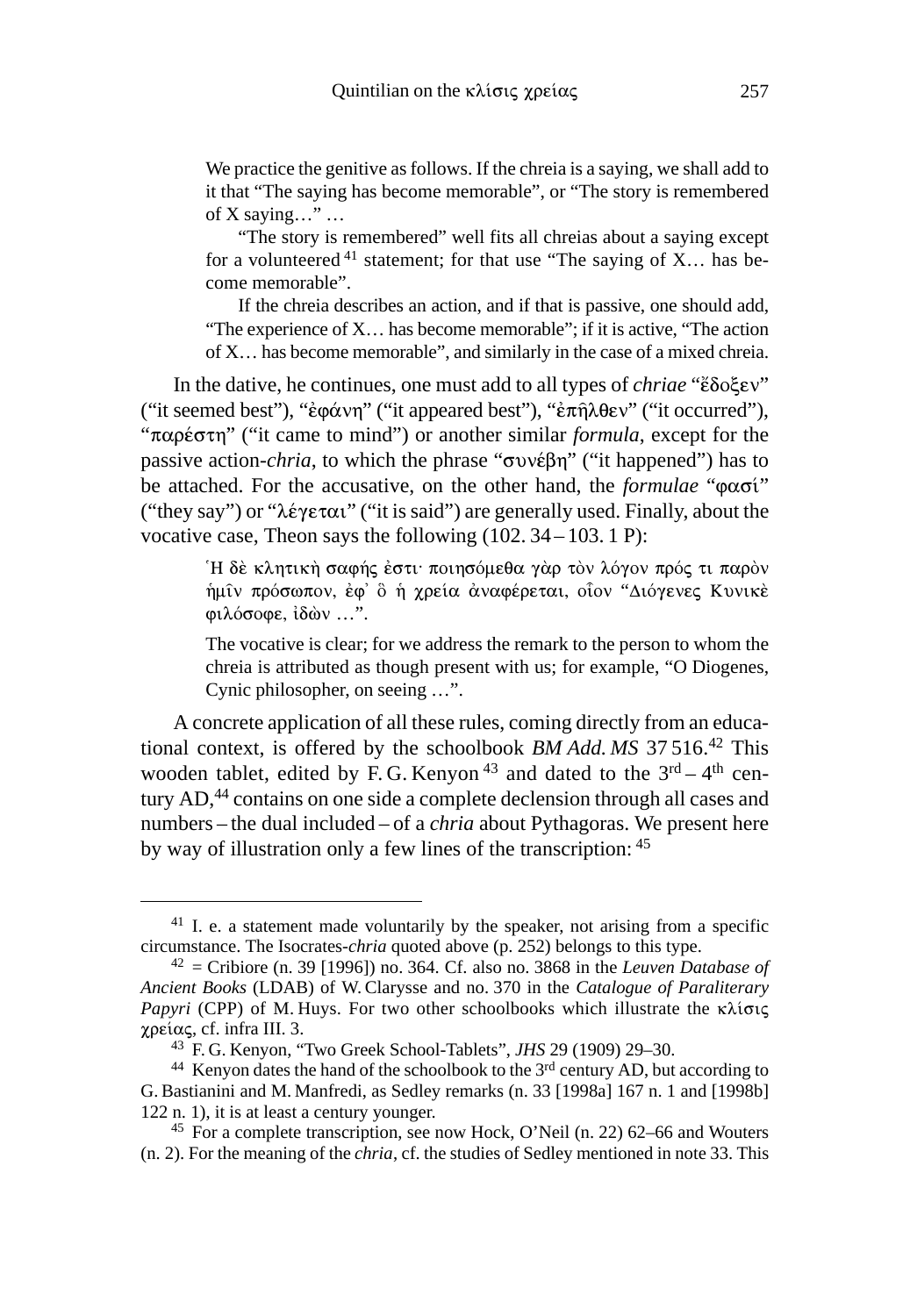## Singular:

1 - δ Πυθαγόρας φιλόσοφος ἀποβὰς καὶ γράμματα διδάσκων συνεβούλευεν τοῖς ἑαυτοῦ μαθηταῖς ἐναιμόνων ἀπέχεσθαι

2 - τοῦ Πυθαγόρου φιλοσόφου ἀποβάντες καὶ γράμματα διδάσκοντος λόγος ἀπομνημονεύεται συνβουλεύοντος τοῖς ἑαυτοῦ μαθηταῖς ἐναιμόνων ἀπ[έ]χεσθ[αι]

### Plural:

12 και πληθυντικώς

…

15 τοΐς Πυθαγόραις φιλοσόφοις άποβασι και γράμματα διδασκόντοις ἔδοξεν συνβουλεῦσαι τοῖς ἑαυτοῦ<sup>46</sup> μαθηταῖς ἐναιμόνων άπέγεσθαι

16 τούς Πυθαγόρας φιλοσόφους άπο[βάν]τας και γράμματα διδάσκοντάς φασιν συνβουλεῦσαι τοῖς ἑαυτοῦ μαθηταῖς ἐναιμόνων άπέγεσθαι

…

l. 2 *άποβάντες: l. άποβάντος* συνβουλεύοντος: *l.* συμβουλεύοντος l. 15 *άποβασι: corr. ex αποβάντοις* l. 15 διδασκόντοις: *l.* διδάσκουσι

l. 15 and 16 συνβουλεῦσαι: *l.* συμβουλεῦσαι

1 Pythagoras the philosopher, when he had abandoned (philosophy) and was teaching grammar, used to advise his pupils to abstain from (the word) εναίμονες.

2 The saying is remembered of the philosopher Pythagoras, when he had abandoned (philosophy) and was teaching grammar, as advising his own pupils to abstain from (the word) έναίμονες.

12 And in the plural:

- 15 It seemed good to the Pythagoras philosophers, when they …
- 16 They say that the Pythagoras philosophers, when they …
- …

…

author very convincingly unmasked the *chria* as a grammarian's joke: the comic anecdote is that the philosopher Pythagoras at a certain moment changed his profession and as a grammarian taught his students to avoid the term εναίμονες for "blooded creatures" and to use ἔναιμοι instead. Our translation is based on his interpretation.

<sup>&</sup>lt;sup>46</sup> In the dual and plural each time the singular form  $\&\alpha \nu \tau \circ \hat{v}$  is used incorrectly.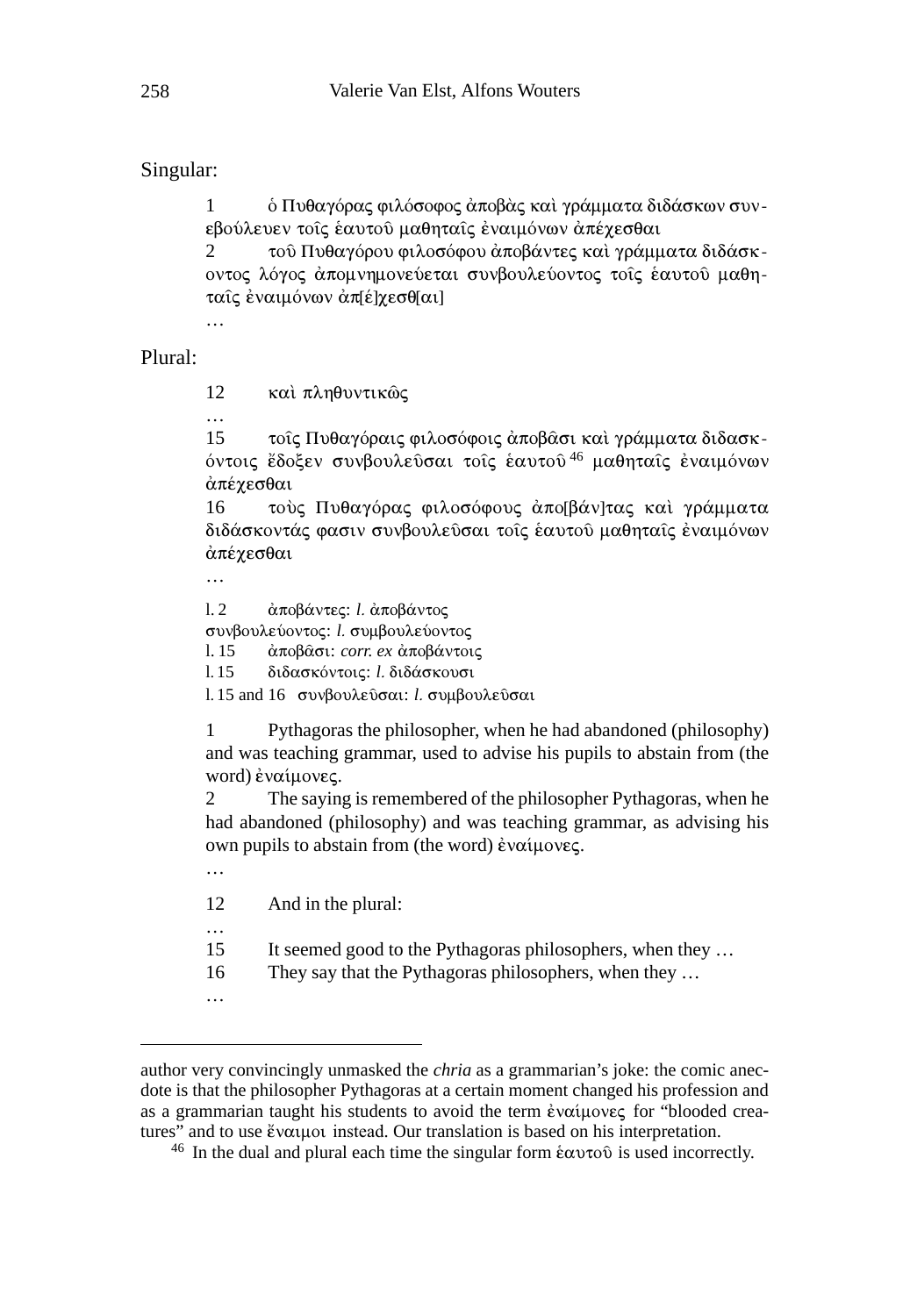For a corresponding example in the Latin tradition, we can refer to Diomedes (GL I, 310. 1–29).<sup>47</sup> This grammarian ( $4<sup>th</sup>$  cent. AD) inflects, besides mentioning several types of *chriae*, the following *chria* in the two numbers – the dual, of course, does not exist in Latin – and in the different cases, the ablative included (compare with the Isocrates- $\gamma$  $p \in \alpha$  above):

> Marcus Porcius Cato dixit litterarum radices amaras esse, fructus iocundiores.

> Marcus Porcius Cato said that the roots of education are bitter, but its fruits sweet.

He also presents the declension of an action-*chria* about Diogenes, but this time only in the singular:

Diogenes Cynicus philosophus in die accensa lucerna quaerebat hominem.

Diogenes the Cynic philosopher used to seek a man by day with a lighted lamp.<sup>48</sup>

#### *4. the κλίσις γρείας: grammatical or rhetorical exercise?*

The  $\kappa\lambda i\sigma i\varsigma$   $\chi$  pei $\alpha\varsigma$ , though described in detail by Theon, is not mentioned in the rhetorical manuals of (ps.-)Hermogenes and Aphthonius. Together with the fact that the school tablet mentioned above comes from the class of a grammarian,<sup>49</sup> this seems to indicate that soon after Theon (1st cent. AD) in Greek education the *chria*-declension, by nature a grammatical exercise, became part of the curriculum of the *grammaticus*. 50

Nicolaus, to be sure, discusses the  $\kappa\lambda i \sigma \iota \varsigma$  ype  $i\alpha \varsigma$ -exercise again a few centuries later, but, as Hock and O'Neil remark,<sup>51</sup> some comments in his

<sup>47</sup> Cf. also Hock, O'Neil (n. 22) 67–73.

<sup>48</sup> Hock, O'Neil's translation, *ibid*.

<sup>49</sup> The other side of the schoolbook, written in the same hand, contains a partial inflection paradigm (optative and participles) of the verb  $\nu$ uká $\omega$  in all tenses. Morphological exercises like this clearly belonged to the domain of the *grammaticus*. For other school texts containing conjugations or declensions, cf. the catalogue of Cribiore (n. 39 [1996], *ad* 'grammatical exercises'). For a discussion of (a few of) these exercises, cf.: A. Wouters, "La grammaire grecque dans l'école antique, d'après les papyrus", in: L. Basset – F. Biville (eds.), *Actes du XXXIe Congrès International de l'A. P. L. A. E. S. (Universités Lumière-Lyon 2 et Jean Moulin-Lyon 3. Lyon 5, 6 et 7 juin 1998)* (Lyon 1999) 58–61; Morgan (n. 39) 152–189 (ch. 5: *Grammar and the power of language*), and Cribiore (n. 39 [2001]) 214–215.

<sup>50</sup> Cf.: A. Brinkmann, "Aus dem antiken Schulunterricht", *RhM* 65 (1910) 153– 155; Wouters (n. 2).

<sup>51</sup> Hock, O'Neil (n. 22) 54.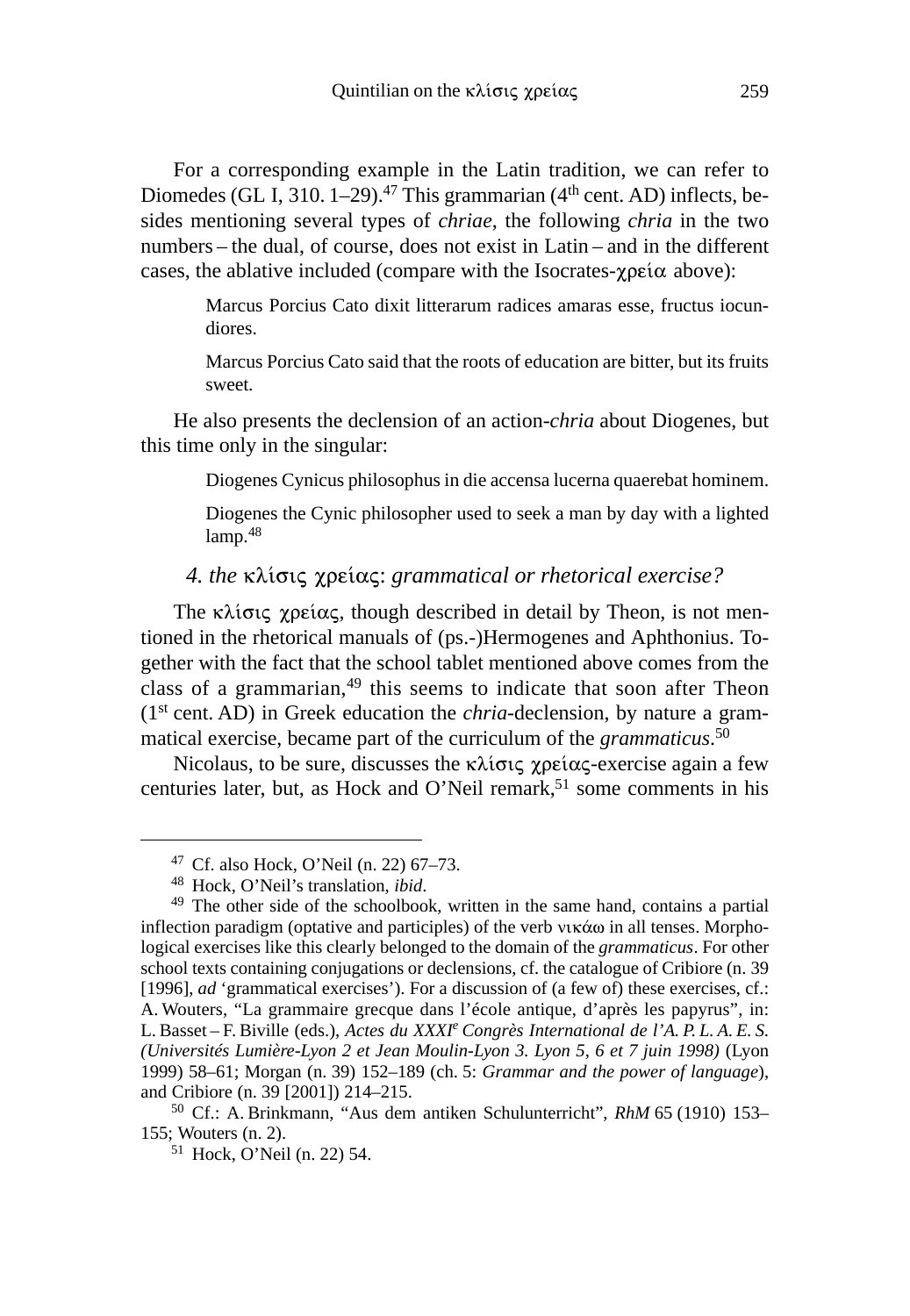*Progymnasmata* point to the same evolution. After mentioning one group of authors who, in the series of *progymnasmata*, accorded to the  $\chi$  $p\epsilon i\alpha$  the first rather than the third place (like [ps.-]Hermogenes, Aphthonius and himself), he continues (18. 1–6 F):

> Έτεροι δὲ τάξαντες αὐτὴν πρώτην οὐ τὴν νῦν ταύτην αὐτῆ διαίρεσιν άποδεδώκασιν, άλλά την κατά πάσας τάς πτώσεις και πάντας τους άριθμοὺς προφορὰν μόνην ἐνόμισαν τοῖς νέοις <ἄρτι> τῶν ποιητῶν άφισταμένοις καὶ ἐπὶ τὴν ῥητορικὴν ἰοῦσιν ἀρκεῖν πρὸς τὴν τοῦ πολιτικοῦ λόγου μελέτην καὶ ἐχρῶντο αὐτῇ οὕτως ...

> Those others (i. e. former progymnasmatic authors whose manuals have not been handed down to us  $52$ ) who made it the first exercise have not accorded it the same divisions as is done now (i. e. the  $\epsilon_{p\gamma\alpha\sigma\alpha}$ -exercise, subdivided into several steps, for which see infra II. 5), but thought recitation (of a chreia) in all cases and numbers alone was enough for young men who were just proceeding from the study of the poets and coming to the study of rhetoric to practice declamation of political speech, and they used it in this way …

Then, *exempli gratia*, a χρεία, attributed to the famous Pittacus of Mitylene, is declined in the singular. Nicolaus thus introduces the  $\kappa\lambda$ ίσις χρείας while referring to a situation in the past and contrasting it with the contemporary division, from which it has been excluded (cf. infra II. 5). His discussion therefore does not refute the transition of the declension exercise to the grammar school, which we assume.

In the Latin tradition, a similar evolution, confirmed by the testimonium of the grammarian Diomedes, took place, probably a little earlier. Consistent with Quintilian's attribution of the *declinatio chriae* to the domain of the *grammaticus*, Suetonius at the beginning of the 2nd century AD seems to suggest that already before his time exercises like the declension of a *chria* had passed gradually to the secondary school (*De gramm. et rhet.*  $(25.4)$ :

> Nam et dicta praeclare per omnes figuras  $\langle$ versare $\rangle$ <sup>53</sup> ... consuerant ... donec sensim haec exoluerunt …

<sup>52</sup> Cf.: L. L. Grabbe, R. F. Hock, "The Chreia Discussion of *Nicolaus of Myra*. Introduction, Translation and Comments", in: Hock, O'Neil (n. 4) 240–241.

<sup>53</sup> R. A. Kaster (*Studies on the Text of Suetonius* De Grammaticis et Rhetoribus, American Classical Studies 28 [Atlanta 1992] 111; C. Suetonius Tranquillus *De Grammaticis et Rhetoribus*. Ed. with a transl., introd., and comm. by R. A. Kaster [Oxford 1995] 30–31 and 280–281), following Colson (n. 6 [1924] 120, *ad* 'declinatio… ca-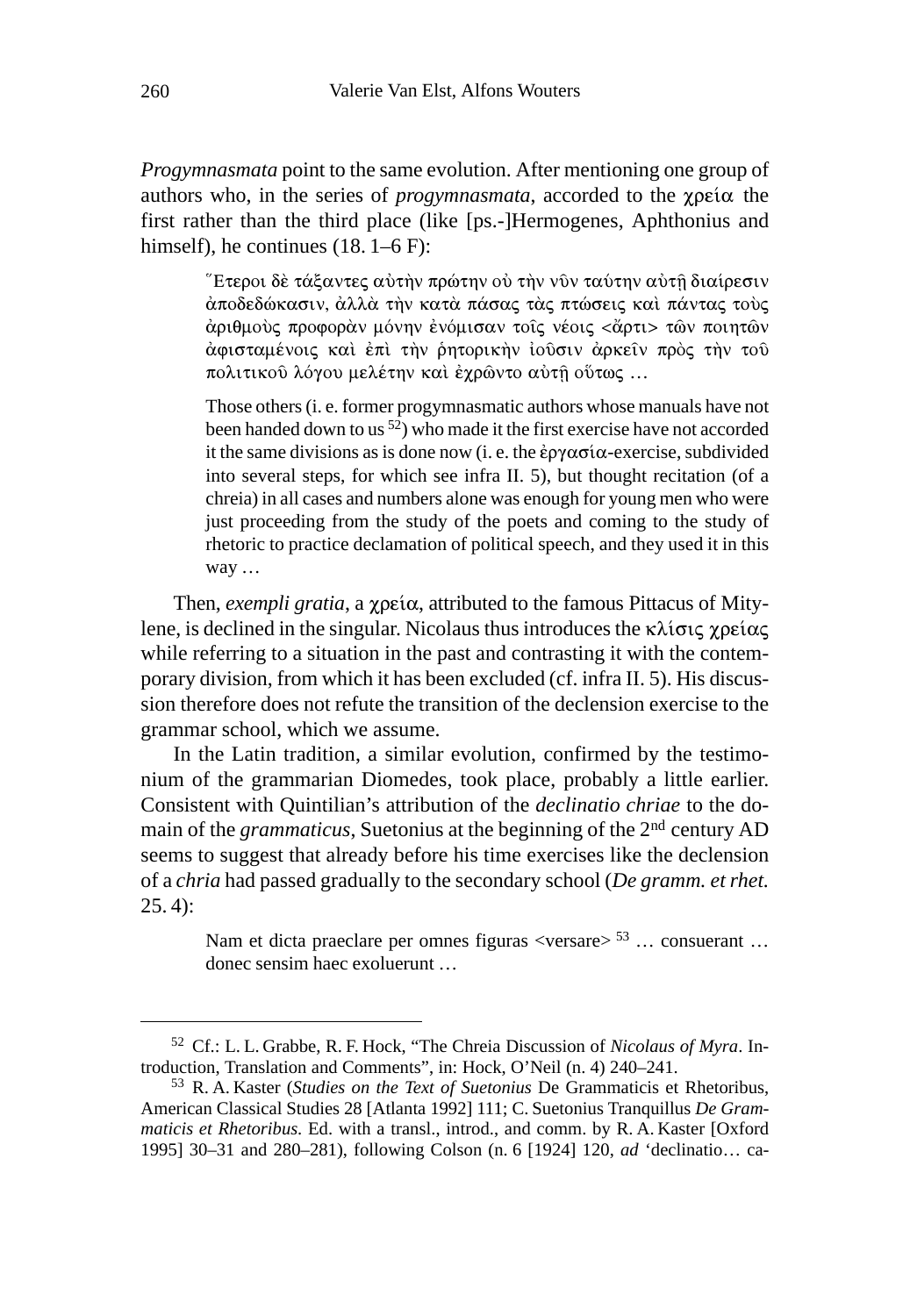praeclare: *l.* praeclara, as accepted by Colson.<sup>54</sup>

They (i. e. teachers of rhetoric) would vary the grammatical constructions of notable sayings in all possible ways … In the long these practices (i. e. the  $\kappa \lambda i \sigma i \varsigma$  xpei $\alpha \varsigma$  together with all the other exercises listed before by Suetonius) gradually passed out of use (i. e. in the school of the rhetor)... <sup>55</sup>

## *5. elaboration of a*

A second difference between Theon and the later progymnasmatic authors – Nicolaus this time included – concerns the  $\gamma \rho \epsilon \omega$ -exercises as a whole. While the former treats eight separate exercises (cf. supra II. 3), the latter present only one exercise, consisting of the elaboration ( $\epsilon \rho \gamma \alpha \sigma \alpha$ ) of a *chria* according to a fixed pattern of several steps (κεφάλαια). Aphthonius for example distinguishes the following headings for working out a *chria* (23.14–17 Sp):

- (1) praising the persona of the *chria*
- (2) paraphrasing the *chria*-sentence

<sup>55</sup> Kaster's translation (n. 53 [1995]). In our view Kaster (*ibid*., 279–280) rightly argues that the words *donec* … *exoluerunt* do not mean that the *chria*-declension and all

sus'), in our opinion rightly assumes that Suetonius is alluding here to the  $\kappa\lambda i\sigma\alpha\zeta$ . Vacher too in her edition (Suétone*. Grammairiens et rhéteurs*, texte établi et trad. par M.-C. Vacher [Paris 1993]) connects this passage with the *chria*-declension. Unlike Kaster she bases herself on the reading of the archetype (*dicta praeclare per omnes figuras, per casus* … *exponere*), which includes also the words *per casus*. Consequently she interprets the text somewhat differently: while Kaster gives *figura* the meaning of 'posture' or 'grammatical construction', Vacher attributes to it the meaning of 'rhetorical figure', linking only the words *per casus* ("through the different cases") to the  $\kappa \lambda i \sigma i \varsigma$  *xpetice and considering the transposition of a <i>chria* into the different rhetorical figures as a variant of this exercise ("Une variante de cet exercice consistait à faire passer chries et sentences non plus par tous les cas (*per casus*), mais par toutes les figures rhétoriques (*per omnes figuras*)" [*ibid.*, 209 n. 18])*.* In our opinion this interpretation of *per omnes figuras* does not make much sense: which preliminary exercise could Suetonius have in mind here? In addition, as Kaster observes ([1992] 111–114 and [1995] 280), the text of the archetype is probably corrupt because of its irregular syntactical construction. The words *per casus* must very probably be considered a gloss on *per omnes figuras*: "to cause a *dictum* to pass through all the cases is to display it in its various grammatical constructions, or 'postures'" (*ibid.* [1992] 113). As does Varro in his *De ling. Lat.* 9. 52, Suetonius uses the term *figura* with the meaning of "morphological variation of a noun" or "case-form" (as opposed to *casus* = "case-use") (cf.: D.J. Taylor, *Declinatio. A Study of the Linguistic Theory of Marcus Terentius Varro*, Amsterdam Studies in the Theory and History of Linguistic Science. III: Studies in the History of Linguistics 2 [Amsterdam 1974] 87).

<sup>54</sup> Colson (n. 6 [1924]) 120, *ad* 'declinatio…casus'.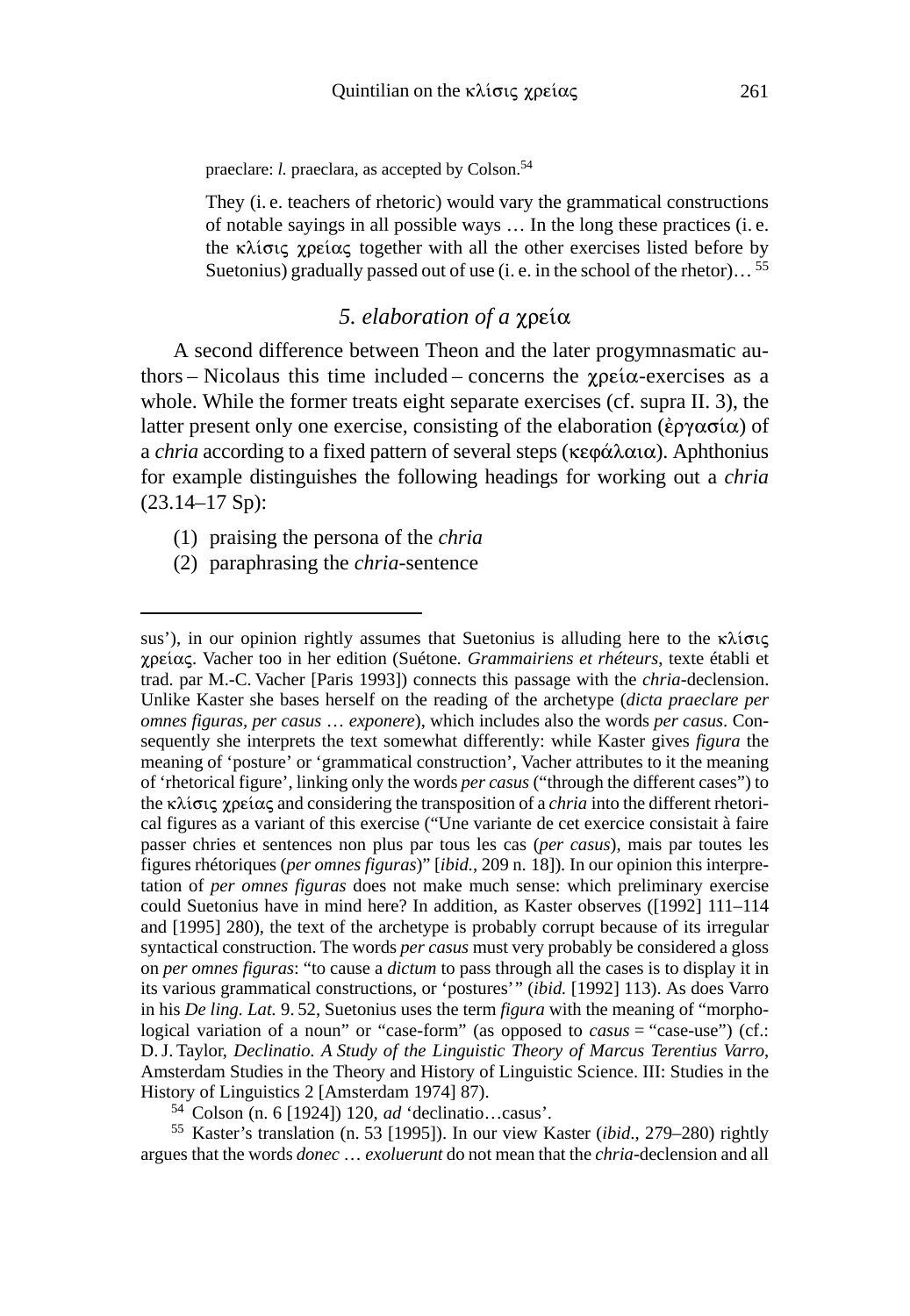- (3) formulating the rationale or justification  $(\alpha i \tau i \alpha)$  of the *chria*
- (4) arguing the *chria* from the opposite
- (5) inserting a comparison or analogy from a different sphere
- (6) illustrating the *chria* with an example
- (7) adding a testimony of an ancient author
- (8) writing down a brief epilogue

As this division makes clear, the  $\epsilon \rho \gamma \alpha \sigma \alpha$  of a  $\gamma \rho \epsilon \alpha$  took the form of a brief composition or essay, intended to teach pupils to introduce, narrate, argue and conclude a particular subject, in preparation of their further rhetorical studies<sup>56</sup>

#### III. THE MEANING OF *RATIO*?

Now that we have a clear idea of the nature of the *chria*-exercise, let us return to the puzzling meaning of the word *ratio* in *Inst. Or.* 1. 9. 5.

### *1. earlier views*

First of all we will have a look at the different interpretations which modern scholars have proposed. In general we can divide their suggestions into two groups.

#### i. *ratio* = a general term

The first group considers *ratio* to be a general term, not a specific grammatical metaterm. Robinson 57 for example takes it to have a broad meaning comparable to that of *ratio* in 1. 9. 3: *quorum omnium similis est ratio,*

the other exercises involved had ceased to exist, but rather that they had left the domain of the rhetor to become part of the grammarian's lessons.

<sup>&</sup>lt;sup>56</sup> Cf.: Hock, O'Neil (n. 22) 89. For a presentation of the different έργασία  $\chi$  $\beta$ exercises that literary sources have handed down to us, cf.: *ibid.*, 98–359. As far as we know, no (school) papyri containing the elaboration of a  $\chi$  $p \in \alpha$  have been preserved. The only  $\chi$  papyrus which is known to us besides the elementary reading and writing exercises mentioned in note 39, and the three grammatical school papyri presented in this paper (cf. supra II. 3 and infra III. 3), is *PSI* I. 85 (*ed. pr.*: T. Lodi, "Appunti di retorica", in: *Papiri greci e latini* I [Firenze 1912] 157– 158; cf. also Hock, O'Neil [n. 22] 94–97 and G. Bastianini, "PSI 85 e la definizione di 'chreia'", in: M. S. Funghi [ed.], *Aspetti di letteratura gnomica nel mondo antico* II [Firenze 2004] 249–263). This papyrus, dated to the  $3<sup>rd</sup>$  century AD, contains a short series of questions and answers about the definition and the etymology of the  $\chi$  $\beta$ εία. It is not certain that it derives from a school context. In any case, Cribiore (n. 39 [1996]) and Morgan ([n. 39] 286–287) do not include *PSI* I. 85 in their list of (rhetorical) school texts.

<sup>57</sup> Robinson (n. 6) 378, n. 1.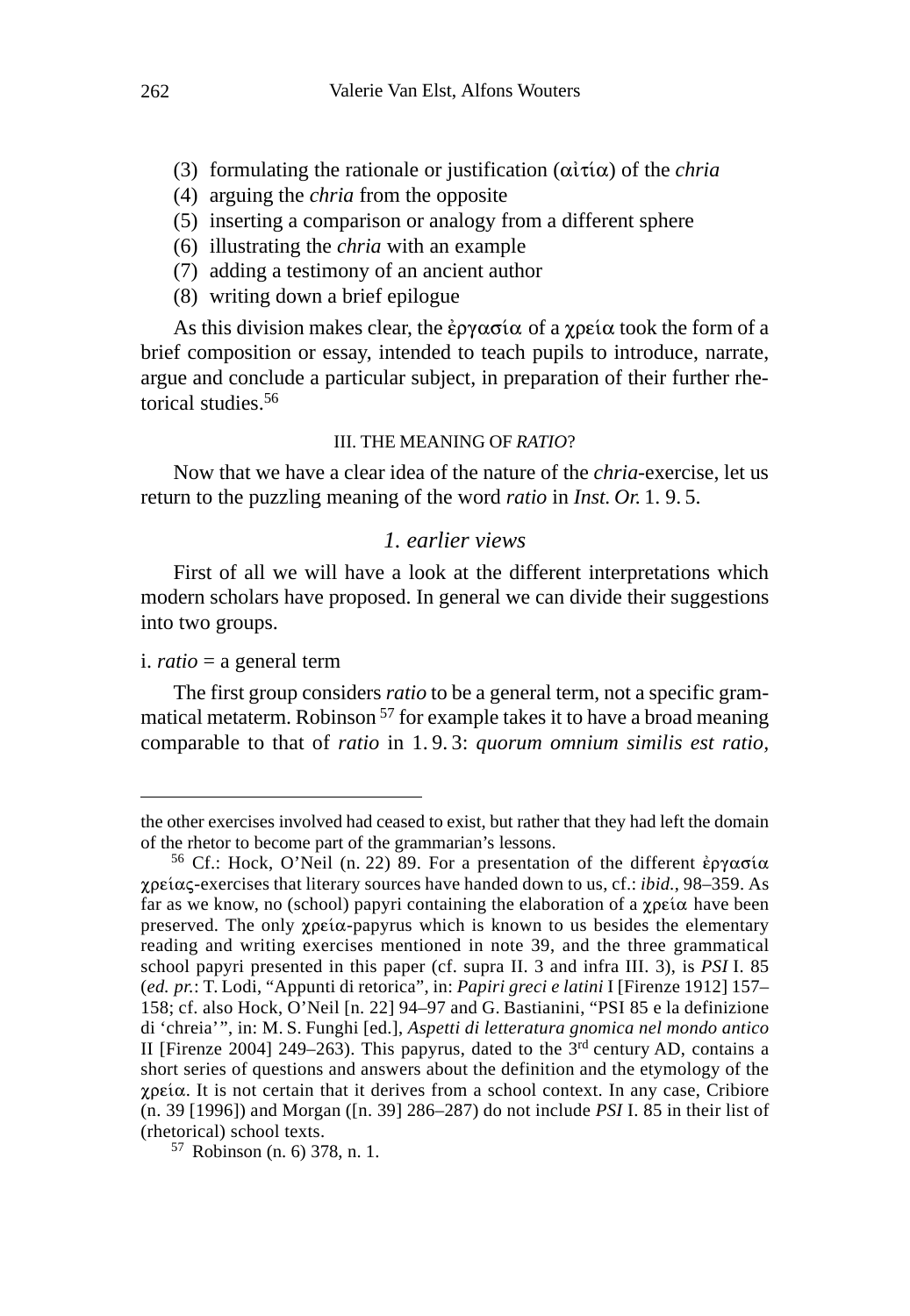*forma diversa* – "all (sc. the exercises *sententia*, *chria* and *ethologia*/*aetiologia*, cf. supra p. 249) have the same purport, but differ in form" (our emphasis).<sup>58</sup> Although rather vague, the translations by (1) Cousin,<sup>59</sup> (2) Butler (cf. already supra p. 250) and (3) Ortega Carmona (cf. already supra p. 250) seem to go along the same lines:

> (1) Pour tous ces exemples, on fait passer la déclinaison par les mêmes cas, et l'on traite de faits autant que de paroles (our emphasis).

> (2) All these instances are couched in the same grammatical form and deeds no less than sayings may be presented for treatment (our emphasis).

> (3) En todas estas clases de crías la digresión tiene lugar en las mismas formas de declamación y existe fundamento tanto para los hechos como para los dichos (our emphasis).

#### ii. *ratio* = a technical term

According to the second group of scholars, *ratio* has a technical meaning.

 $a. \text{ ratio} = \alpha \hat{i} \tau \hat{i} \alpha$ 

After Spalding's note,<sup>60</sup> Colson<sup>61</sup> was the first to propose a technical meaning of the word here: he regards *ratio* as the Latin equivalent of the Greek technical term  $\alpha i \tau i \alpha$ , which indicates a *chria*-exercise consisting in giving the 'reason' of the *chria* involved (cf. supra II. 5): 62 "and the words 'et tam … ratio est' mean that the 'practical' Chria is just as susceptible of the  $\alpha\tilde{\iota}\tau\tilde{\iota}\alpha$  treatment as the 'logical'".<sup>63</sup>

<sup>58</sup> *Ratio* in this sentence is mostly assigned a broad meaning (cf., e. g.: Colson [n. 6 (1924)] 119, *ad* 'ratio'; Russell [n. 1] 211). Henderson ([n. 6] 88), however, does not exclude the possibility that it has a technical meaning, referring to the  $\epsilon$ p $\gamma \alpha \sigma \alpha$  of a *chria* (cf. infra ii. b).

<sup>59</sup> Quintilien*. Institution Oratoire*, texte établi et trad. par J. Cousin (Paris 1975).

<sup>60</sup> Spalding (n. 7) 209, *ad* 'ratio est'.

<sup>61</sup> Colson (n. 6 [1921]) 153; cf. also (n. 6 [1924]) 121, *ad* 'et … ratio est'.

<sup>&</sup>lt;sup>62</sup> (Ps.-)Hermogenes (7. 18–20 R) for example gives the following  $\alpha i \tau i \alpha$  for the Isocrates-χρεία quoted above: τὰ γὰρ μέγιστα τῶν πραγμάτων ἐκ πόνων φιλεῖ  $\kappa \alpha \tau$ ορθούσθαι, κατορθωθέντα δὲ την ήδονην φέρει ("for the greatest things are wont to succeed through toil, and when successful bring pleasure").

 $63$  Colson (n. 6 [1921]) 153. See also the translations of:

<sup>(1)</sup> Rahn (n. 19): "bei allen diesen Arten findet die Abwandlung (= 'inflection'?) in denselben Deklamationsformen statt, und es wird ebenso für Handlungen wie für Aussprüche eine Begründung gegeben" (our emphasis),

<sup>(2)</sup> Bornecque (Quintilien*. Institution Oratoire*, texte revu et trad. avec introd. et notes par H. Bornecque [Paris 1954]): "dans tous ces exemples, on emploie les mêmes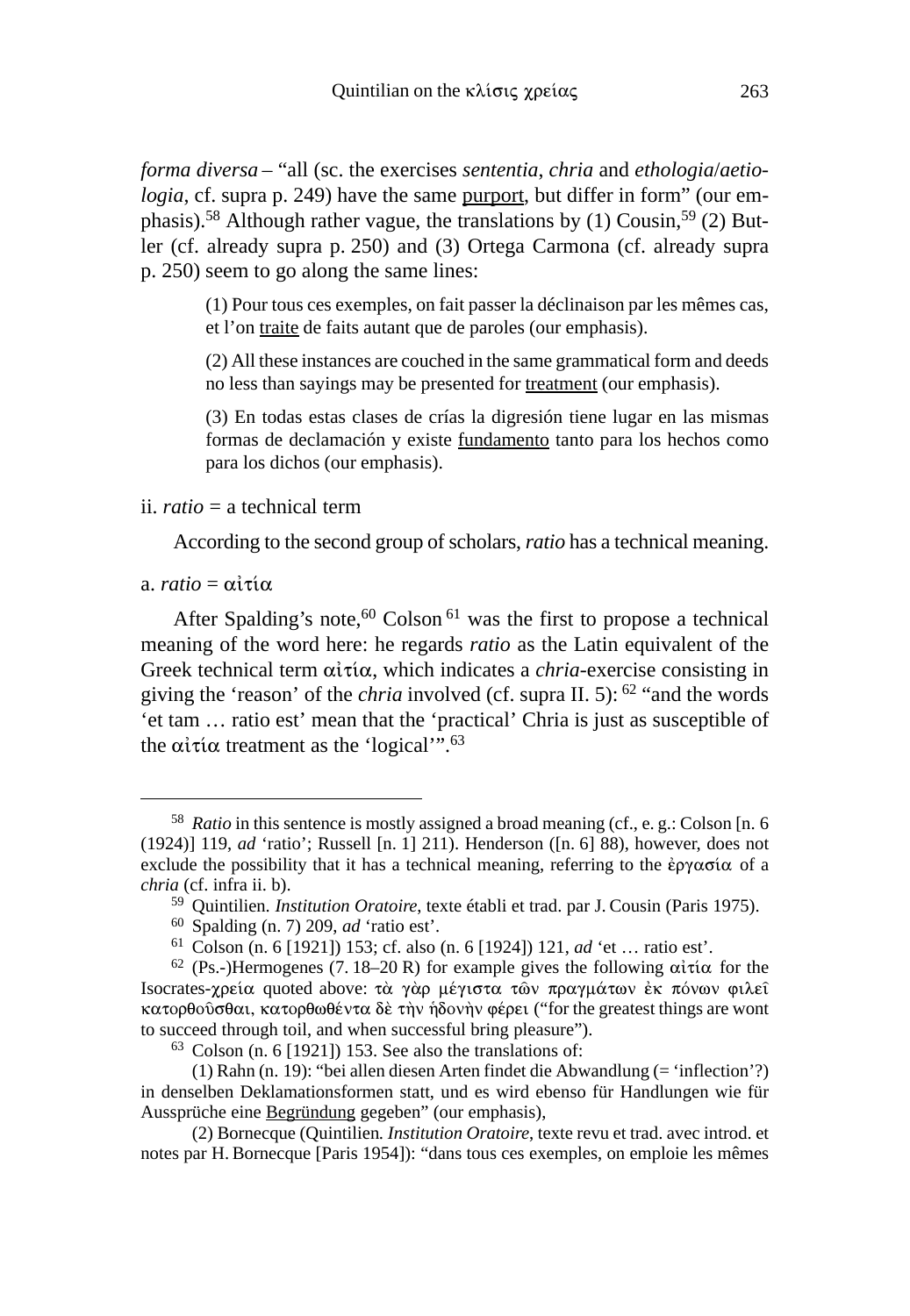#### $b$ *. ratio* = *έργασία*

Secondly, as Henderson 64 suggests, Quintilian may use (the word) *ratio* to refer to a system involving a whole series of *chria*-exercises, one of which is the  $\alpha i \tau i \alpha$ . In this case *ratio* is to be equated with the Greek term &, referring to the elaboration of a *chria*-exercise according to several headings or steps (cf. supra II. 5).<sup>65</sup>

### c. *ratio* = *ratio declinationis*

Thirdly, instead of referring, as in the previous two technical interpretations, to another *chria*-exercise, *ratio* can reveal an aspect of the  $\kappa\lambda$ ίσις χρείας itself. In this context the translation by Russell (cf. already supra p. 250) must probably be placed, since he seems to interpret *ratio* as *ratio* [*declinationis*] *per eosdem casus* ('declension principle 66 through the same cases'), i. e. as the system underlying the first part of the sentence:

They all assign to *ratio* the meaning of 'explanation' or 'reason' and thus seem to share Colson's opinion, but we cannot exclude that their translations have a broader meaning than the technical  $\alpha i \tau i \alpha$  has, and that we should therefore put them in the first category.

<sup>64</sup> Henderson ([n. 6] 88) lists several possible interpretations of the term *ratio*, including that of Colson above and that of O'Neil below. Although he does not explicitly adopt a particular interpretation, he seems to have a preference for the two technical meanings which we have elucidated so far.

<sup>65</sup> The foundations of the  $\epsilon$  *p* $\alpha$  $\sigma$ *i* $\alpha$  must have been worked out quite early by Greek rhetoricians, as in Latin a similar standard exercise, consisting of 7 steps and by way of illustration applied to the elaboration of a *sententia*, already appears in the *Rhetorica ad Herennium* (4.43.56 – 44.58), a rhetorical manual dating from the 1<sup>st</sup> century BC, based on earlier Greek sources (cf. Bonner [n. 6] 259; Mack, O'Neil [n. 27] 162; for more information concerning the historical development of the  $\epsilon \rho \gamma \alpha \sigma \alpha$ , cf. Hock, O'Neil [n. 22] 84–90). Consequently it is quite likely that Quintilian was familiar with this elaboration-exercise.

<sup>66</sup> For *ratio* referring to the system of declension or conjugation, cf., e. g.: Varro, *De ling. Lat.* 8. 6: *Qua enim ratione in uno vocabulo declinare didiceris, in infinito numero nominum uti possis* ("for that system by which you learned to decline one word, you can use for a countless number of nouns" [Taylor's translation, (n. 53) 35; cf. also 62, note to p. 35 and 119, *ad* 'ratio']).

cas imposés de la déclinaison et l'on y donne l'explication aussi bien d'actions que de mots" (our emphasis), and

<sup>(3)</sup> Lana (I. Lana, *Quintiliano, il "sublime" e gli "esercizi preparatori" di Elio Teone. Ricerca sulle fonti greche di Quintiliano e sull'autore "del sublime"* [Torino 1951] 130): "le chrie si possono declinare secondo i vari casi e devono contenere la spiegazione sia di detti sia di fatti" (description, no translation; our emphasis).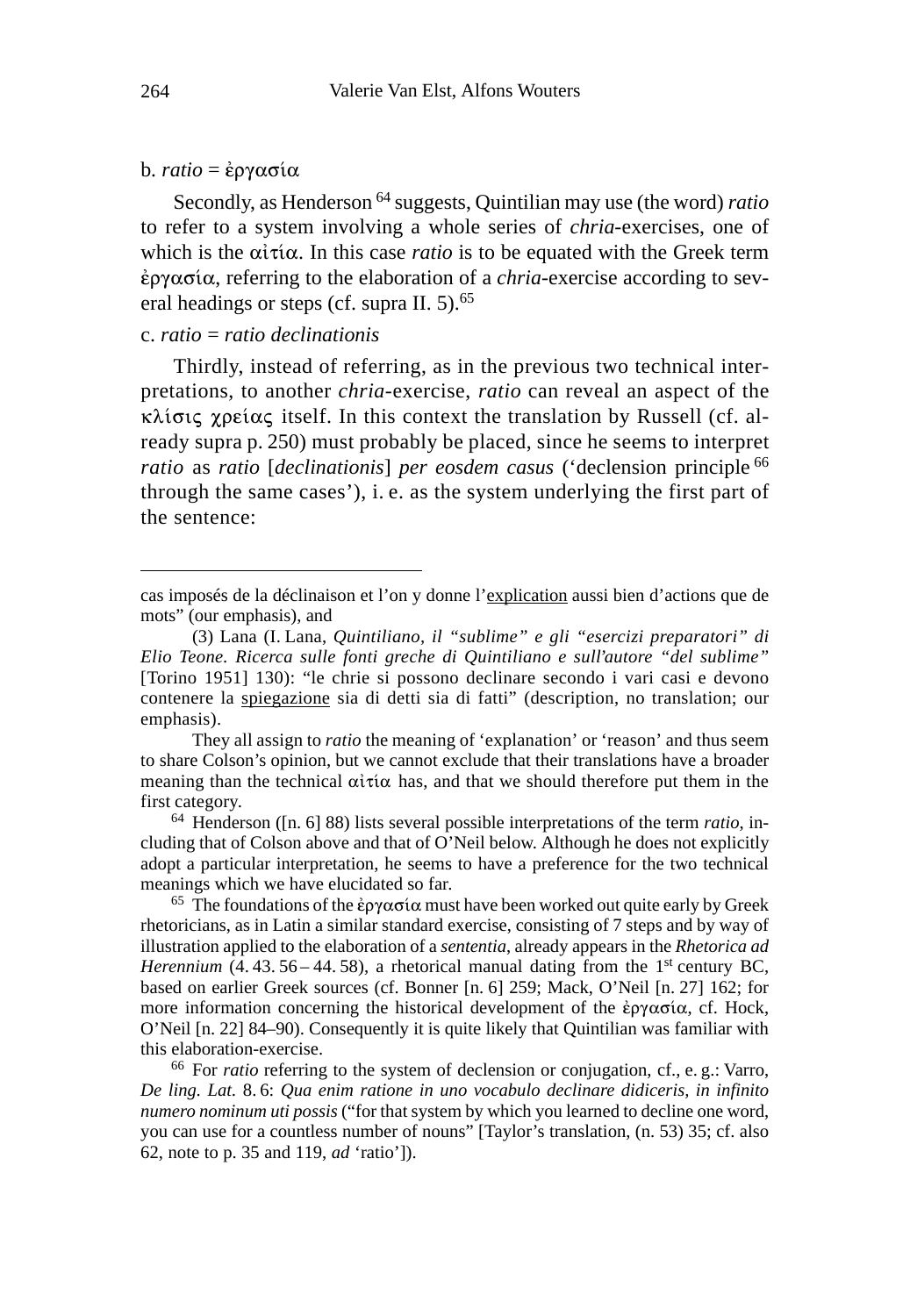All these can be declined through the same range of cases, and the principle applies to Chriae based on actions as well as those based on words  $67$  (our emphasis).

#### d. *ratio* = system of introductory formulas

But there is still another possibility, which seems more likely to us. As Theon illustrates in his progymnasmatic manual (cf. supra II. 3), the  $\kappa\lambda i\sigma\iota\varsigma$  $\chi$  $\beta$  exercise is not only supported by the inflectional principle, but also requires the systematic application of various phrases in order to inflect the name of the person to whom the saying or action is attributed through the five – six in Latin – different cases. Thus, *ratio* could also refer to the system or method of using specific introductory formulas in order to inflect a given *chria*.

This interpretation, as we have seen above (p. 251), has been suggested by O'Neil in 1986:<sup>68</sup> "the key word (i.e. of the passage involved) is, of course, *ratio* which refers to the method by which someone can introduce a chreia so that each oblique case follows logically and syntactically". Although we think it to be the correct one, O'Neil's interpretation of the passage *et tam factorum quam dictorum ratio est* as a whole, however, is less felicitous. Therefore, before offering our arguments in favour of his interpretation of *ratio*, which until now has not received the attention it deserves,<sup>69</sup> we must briefly discuss his interpretation of the passage.

### *2. O'Neil's interpretation*

After observing that Theon lists several introductory formulas of which some are for sayings-*chriae,* some for action-*chriae* (cf. supra II. 3), O'Neil suddenly remarks (p*.* 135): "Quintilian, whether or not he was familiar with such complicated exercises (i. e. the use of different introductory phrases for different types of *chriae*), here advocates a simple approach: treat every chreia alike and merely decline it without introducing complication". Con-

 $67$  Viljamaa ([n. 3] 192), although it is not clear which meaning he exactly assigns to *ratio*, apparently also takes the second part of the sentence as still belonging to the information on the *declinatio chriae* given by Quintilian.

<sup>68</sup> O'Neil (n. 4) 135.

<sup>69</sup> As far as we know, O'Neil's suggestion is only referred to by Henderson in 1991 (cf. supra n. 64). As we have seen, it has not been adopted in the recent Quintilianeditions of Ortega Carmona (n. 17) and Russell (n. 1). Another reason why we considered it useful to take up O'Neil's interpretation again, is the fact that, unlike O'Neil himself, we substantiate his reading with the literary as well as papyrological sources about the  $\kappa\lambda$ ίσις χρείας available now.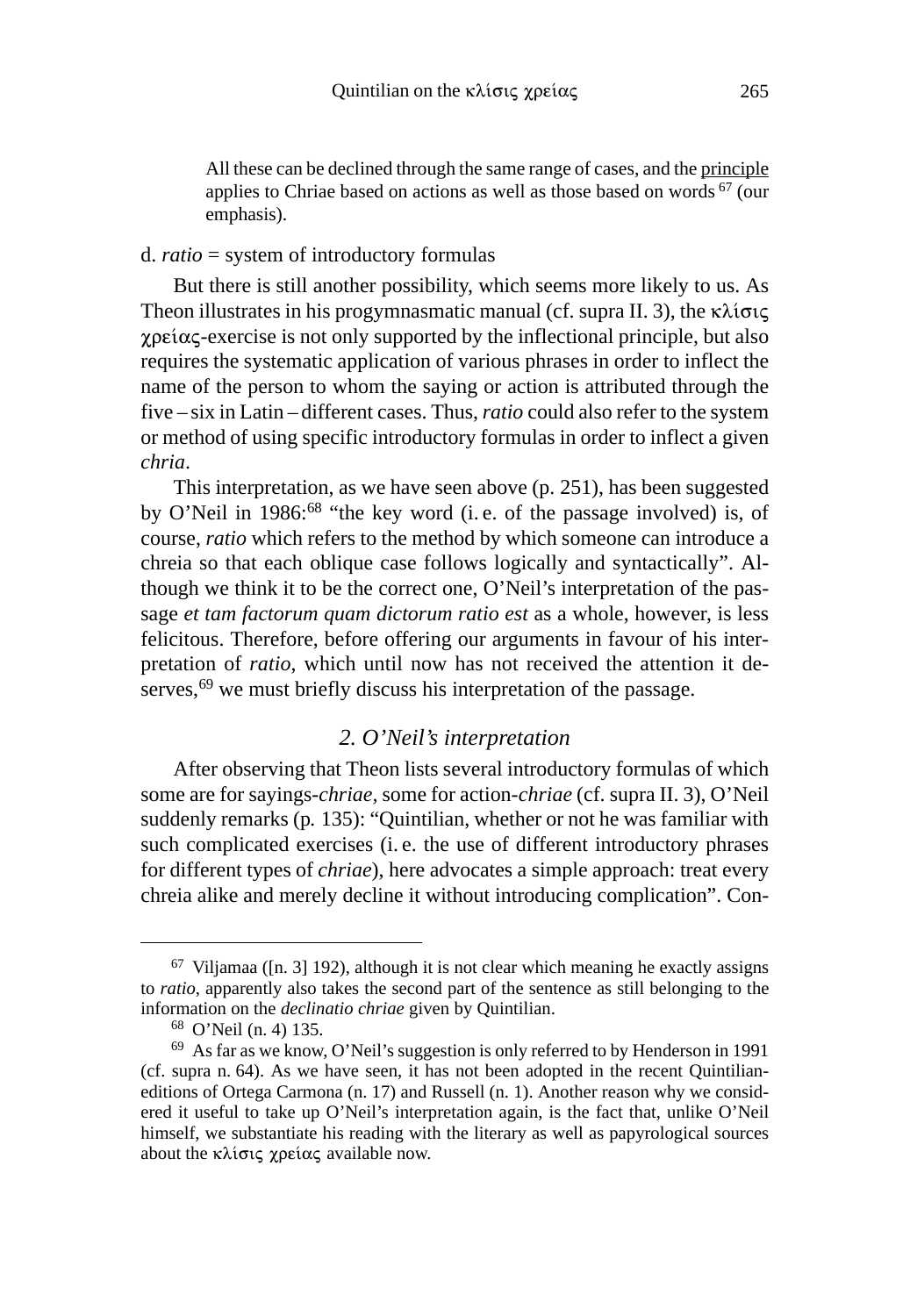forming to this view, he offers the following translation, already quoted above:

> In all these (sc. *chriae*), too, declension is done in the same cases, and the method (i. e. of inserting introductory formulas) is the same for both actionchreiai and sayings-chreiai (our emphasis).

Further on, in his rendition of Quintilian 1. 9 in its entirety, he translates the sentence as follows (p. 149):

> In all these types (i. e. of *chriae*), too, declension is done for both actionchriae and sayings-chriae.

This translation, as one can see, is only a brief rendering of the corresponding Latin words. It does not even include the specific meaning of *ratio*. Together with the remark and first translation quoted above, this fact makes it clear that in O'Neil's opinion Quintilian, unlike Theon, makes no distinction between the introductory phrases for λογικαί *chriae* and for πρακτικαί chriae.

The reason why O'Neil here assigns to Quintilian a simple approach, remains unclear, although he seems to be guided by his interpretation of the first part of the sentence, where according to him things are simplified in a similar way.70 However, in our opinion there is no particular reason to interpret Quintilian's comment in this way. Since it is generally assumed that Theon, who, as O'Neil himself remarks, distinguishes λογικαί formulae from πρακτικαί *formulae*,<sup>71</sup> lived in the 1<sup>st</sup> century AD, it is quite probable

<sup>70</sup> O'Neil states (p. 135) that Quintilian, since for each type of *chria* the declension through the different cases is the same, "is saying simply that the sense of the chreia in these manipulations makes no difference; form is the primary concern". We agree that the words *per eosdem ducitur casus* indeed seem to indicate that some cases are not more appropriate for sayings-*chriae* than for action-*chriae* and *vice versa.* Cf. also Spalding (n. 7) 208, *ad* 'declinatio – ducitur': "*per eosdem* sic intellige, ut non *activae* chriae ullus magis proprius casus dicatur esse, quam ceterarum". On the other hand we think that O'Neil goes too far in his interpretation when he assumes that for Quintilian the meaning of the declined *chriae* is not important at all.

<sup>71</sup> The distinction between the two types of *formulae* is also represented in the examples of *declinatio chriarum* – one of a verbal *chria* and one of a gestural *chria* – which Diomedes offers us in the later Latin grammatical tradition (GL I, 310. 1–29; cf. supra II. 3): the verbal *chria* contains the *formulae* '*dictum fertur*' ('the statement is reported') and '*dictum accepimus*' ('we have received the statement') in the genitive and ablative respectively, while in the gestural *chria* the *formulae* '*memoria fertur*' ('the memory is reported') and '*memoriae traditum est*' ('to memory has been handed down') appear in both cases respectively. Compare with Theon's list of introductory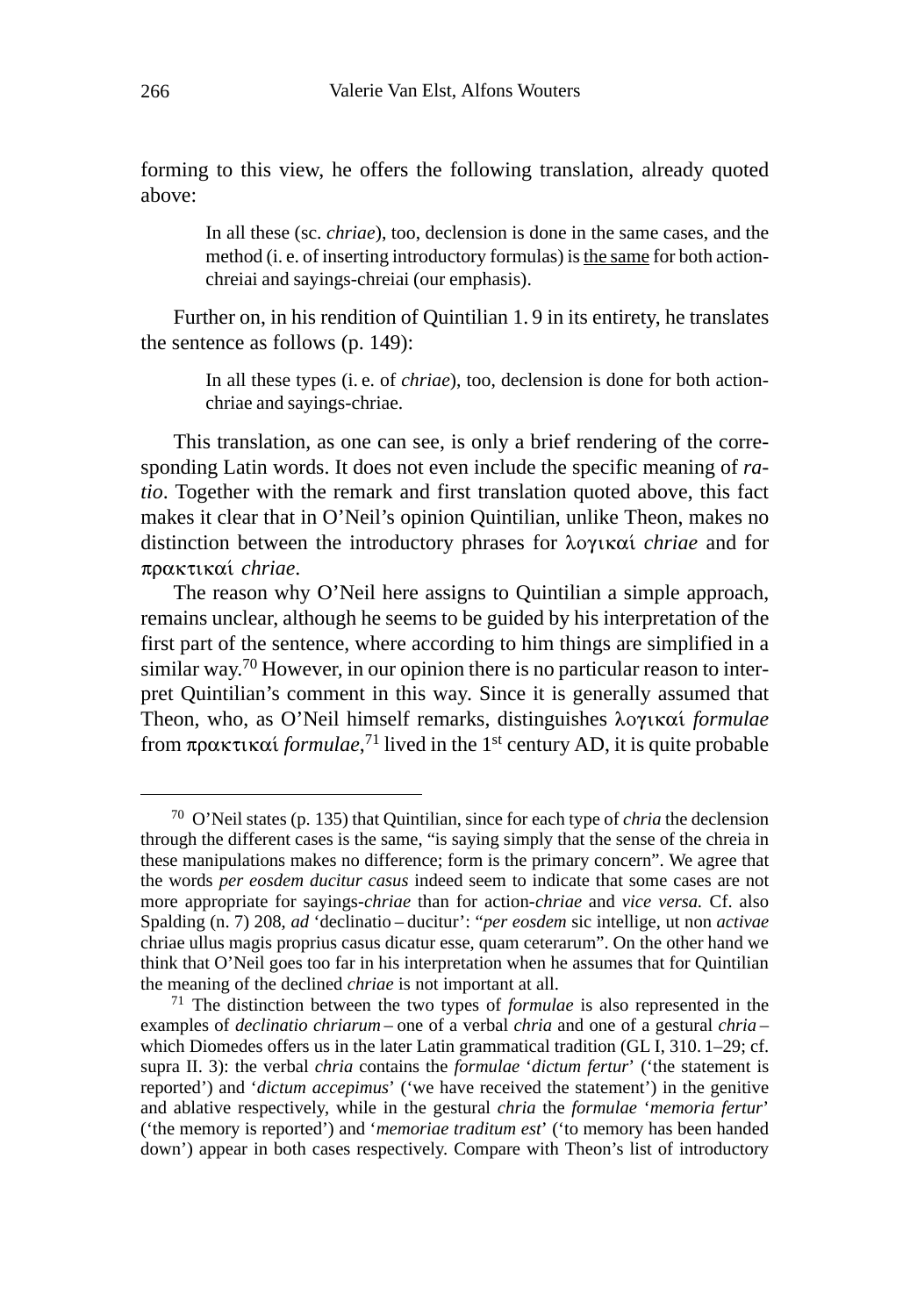that Quintilian (ca 30 – ca 100 AD), whose *Institutio Oratoria* shows a great familiarity with education in the Greek world, knew these formulaic differences.<sup>72</sup> But would he in this case have simplified things? In some other passages on the early training of boys, he seems to advocate what O'Neil calls a "sink or swim philosophy".73 Why should we, then, make things more difficult by assuming that Quintilian abolishes the border between verbal and gestural introductory phrases in order to simplify for the pupils of the grammar school the  $\kappa \lambda i \sigma \iota \varsigma$  -  $\chi$  perticular particular making a distinction between the two types of *formulae* may have formed an additional didactic tool for teaching varieties in syntactical constructions.74

#### *3. our interpretation*

Taking all this into account, we propose the following translation:

In all these (types of *chriae*) inflection is done in the same cases, and there is a (specific formula-)system for the (*chriae* based on) actions, as well as one for the (*chriae* based on) words.

Now that we have corrected O'Neil's interpretation of the words *tam factorum quam dictorum ratio est*, how can the meaning, that we propose for *ratio*, be defended? Although the earlier suggestions mentioned above are not a priori implausible, certain elements favour our interpretation.

phrases above. This author distinguishes  $\lambda$ oyikat from  $\pi$ paktikat formulas in the genitive and dative.

<sup>72</sup> According to Lana ([n. 63] 150) Quintilian utilized Theon for the composition of his *Institutio Oratoria*, a conclusion based on a comparative study of both of their works (pp. 113–150).

<sup>73</sup> O'Neil (n. 4) 120–122: this philosophy, also discernible in for example 1. 1. 30, implies confronting pupils from the beginning with more difficult exercises instead of postponing them, i. e. "throwing the young student into deep water and forcing him to swim" (p. 120).

<sup>74</sup> Cf. Colson (n. 6 [1924] 120), according to whom the *chria*-declension with its varying introductory *formulae* through the different cases had possibly some value in teaching these syntactic variations, besides solely drilling in the inflections. Cf. also Bonner ([n. 6] 257) and Kaster (n. 53 [1995] 279), who consider the (declension of a) *chria* to be an exercise aiming at developing variety of expression. Cf. Patillon ([n. 1] p. LVI), who regards the  $\chi$ pei $\alpha$  as a preparatory exercise for the instruction of the 'modes de l'énoncé' or speech acts, including, e. g., the assertive and optative modes. Theon, indeed, distinguishes various manners of expressing a *chria* (99. 14–19 P), e. g., as a gnomic saying (assertive mode, including a straightforward statement) or as a wish (optative mode).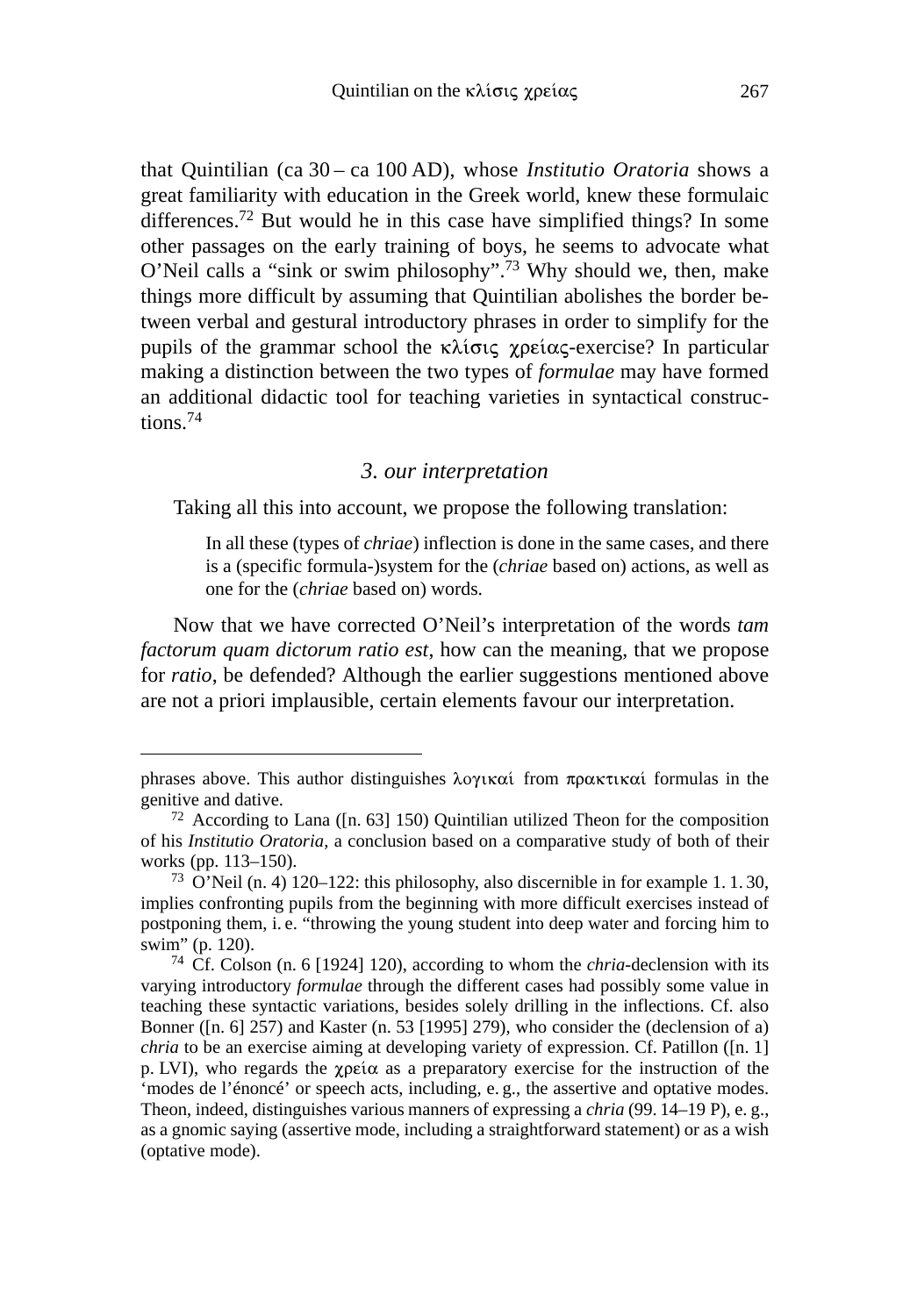First of all we can put forward a stylistic argument. After having spent about ten lines on the enumeration of different types of *chriae*, Quintilian speaks almost in one breath, in hardly two lines, about the possibility to inflect all these types through the different cases and about the existence of a *ratio* for verbal as well as gestural *chriae*. Since he moreover connects the two comments with repeated *et*, is it then not at least plausible that he is alluding here twice to the same exercise, i. e. the declension of a *chria*?

A second argument is suggested by archeological findings. Besides a  $\kappa\lambda$ ίσις χρείας-exercise about Pythagoras (cf. supra II. 3), the desert of Egypt has handed down to us two grammatical school texts of the 3rd century AD 75 each containing a list of *formulae* for the inflection of a sayings-*chria*. 76 We transcribe here for illustration one of these two lists (viz. tablet 5b of *BM Add. MS* 37 533), of which the vocative of the dual and the complete plural have disappeared:

| 320 | όρθή εἶπεν                                             |
|-----|--------------------------------------------------------|
| 321 | γενική λόγος άπομνημονεύεται είπόντος                  |
| 322 | δοτική έδοξεν είπειν                                   |
| 323 | αίτιατική φασινείπειν                                  |
| 324 | κλητική σύ ποτε εἶπας                                  |
|     | 325 καὶ δυικῶς                                         |
| 326 | όρθή είπάτην                                           |
| 327 | γενική λόγος άπομνημονεύεται είπόντοιν                 |
| 328 | δοτική έδοξεν είπειν                                   |
|     | 329 αἰτιατική φασὶνεἰπεῖν                              |
|     |                                                        |
|     | 320 Nominative: He said                                |
|     | 321 Genitive: The saying is recalled of the one saying |
|     | 322 Dative: It seemed best (to him) to say             |
|     | 323 Accusative: They say that (he) said                |
|     | 324 Vocative: You once said                            |
|     | 325 And in the dual                                    |
|     | 326 Nominative: The two said                           |

327 Genitive: The saying is recalled of the two saying

<sup>75</sup> The exercises are part of two schoolbooks composed of several wooden tablets, viz. *BM Add. MS* 37 533 (*ed. pr.*: Kenyon [n. 43] 32–39 = Cribiore [n. 39 (1996)] no. 385; cf. also LDAB no. 5315 and CPP no. 278 [cf. supra n. 42]) and *Bodl. Gr. Inscr.* 3019 (*ed. pr.*: P.J. Parsons, "A School-Book from the Sayce Collection", *ZPE* 6 [1970] 133–149 = Cribiore [n. 39 (1996)] no. 388; cf. also LDAB no. 2418 and CPP no. 255 [cf. supra n. 42]). Given the nature of the materials they contain and the handwritings they represent (together with other characteristics typical of schoolpapyri; cf. Cribiore [n. 39 (1996)]), these notebooks were used in the class of the grammar teacher.

<sup>76</sup> For more detailed information, cf. Hock, O'Neil (n. 22) 56–61; Wouters (n. 2).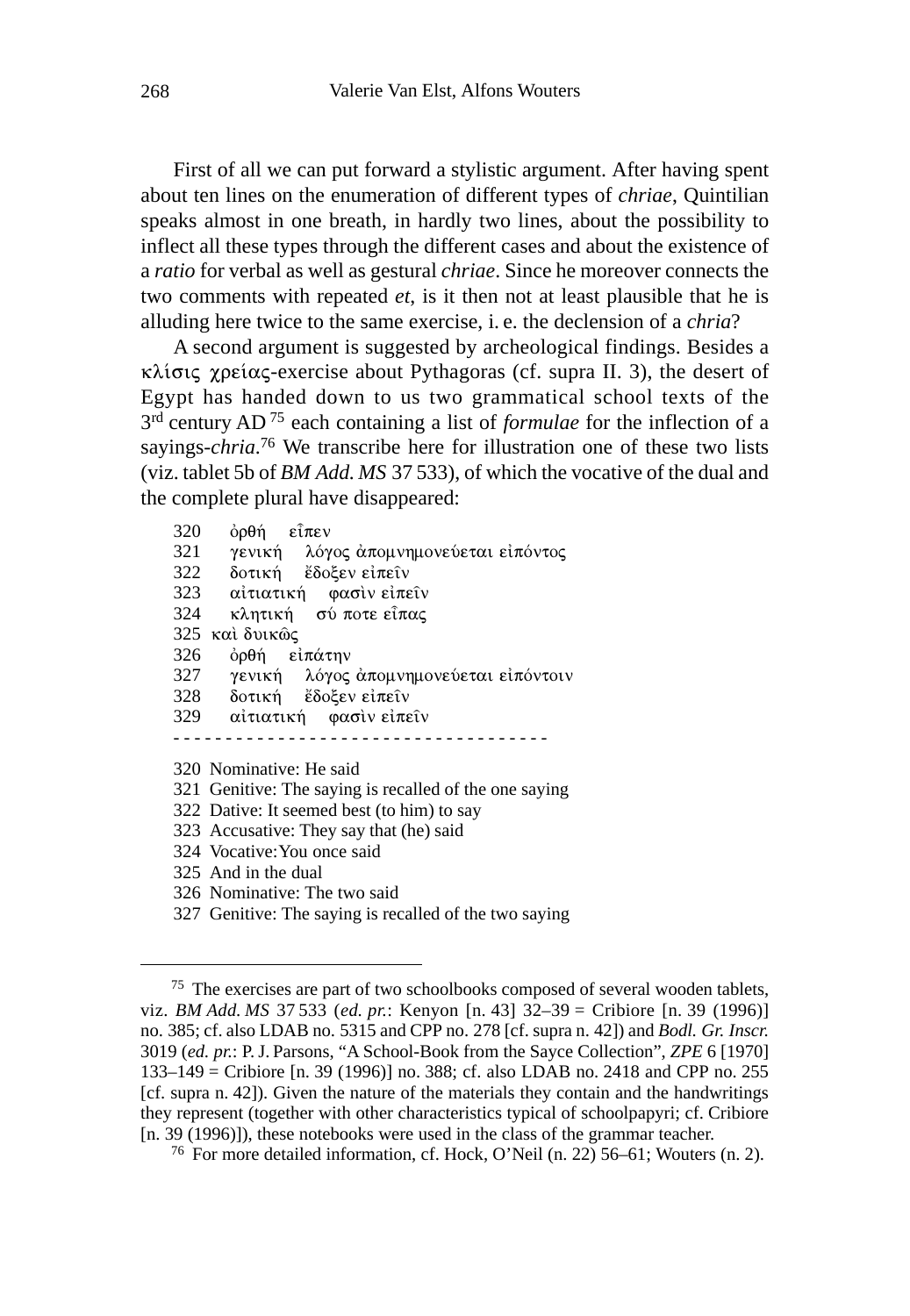328 Dative: It seemed best (to the two) to say 329 Accusative: They say that (the two) said  $^{77}$ 

Both direct sources, giving a concrete insight into the daily practice of ancient education, show that familiarizing pupils with the introductory phrases of a *chria* was part of the curriculum of the *grammaticus*. 78 In all probability there existed even a standard method to teach systematically the rules for the  $\kappa\lambda i\sigma i\varsigma$  *x* pei $\alpha\varsigma$  in the class of the grammarian, since the *formulae* in the two exercises, forming a selection from those listed by Theon, are identical and coincide with those used in the declension of the *chria* about Pythagoras.79 In any case, there is a good chance that Quintilian had similar school exercises in mind when he wrote *in his omnibus* … *ratio est*, its first part alluding to exercises like the Pythagoras- $\gamma \rho \epsilon \dot{\alpha}$ , and its last part to lists of *formulae* comparable to the two models which have been preserved.

*4. further discussion of the earlier views*

What about the existing interpretations?

i. In our opinion there is little chance that *ratio* has the general, nontechnical meaning of 'purport' or 'treatment'. In this case the sense of the word group concerned would not only be vague in contrast with the rest of Quintilian's discussion of the *chria*-exercise, but also somewhat redundant, since Quintilian clarifies already in his enumeration of different types of *chriae* that there are verbal as well as gestural *chriae* (cf. supra n. 29).

ii. a More can be said in favour of Colson's rendering. His suggestion to equate *ratio* to the Greek technical term  $\alpha \in \mathcal{X}$  is largely based on his interpretation of the words *subiectis dictorum rationibus* in the sentence  $(1.9.3):$ 

<sup>79</sup> Except for the fact that the verbal forms of  $\lambda \acute{\epsilon}$  per v have been replaced by the corresponding verbal forms of συμβουλεύειν.

<sup>77</sup> Hock, O'Neil (n. 22).

<sup>78</sup> The school texts involved, it is true, contain only Greek grammar. However, since generally speaking (literate) education was organized in a similar way in Greek and Roman culture throughout antiquity (cf., e. g.: H.-I. Marrou, *Histoire de l'éducation dans l'antiquité* [Paris 61965] 356–373; Morgan [n. 39] 44–47), we can use them for expanding our knowledge of Roman grammatical instruction too. In fact, Quintilian himself at the beginning of his discussion on grammatical education remarks that the method of teaching Latin and Greek is the same (1. 4. 1): *Nec refert de Graeco an de Latino loquar, quamquam Graecum esse priorem placet: utrique eadem via est* ("what I say applies indifferently to the Greek teacher and to the Latin, though I prefer the Greek to come first. Both use the same methods").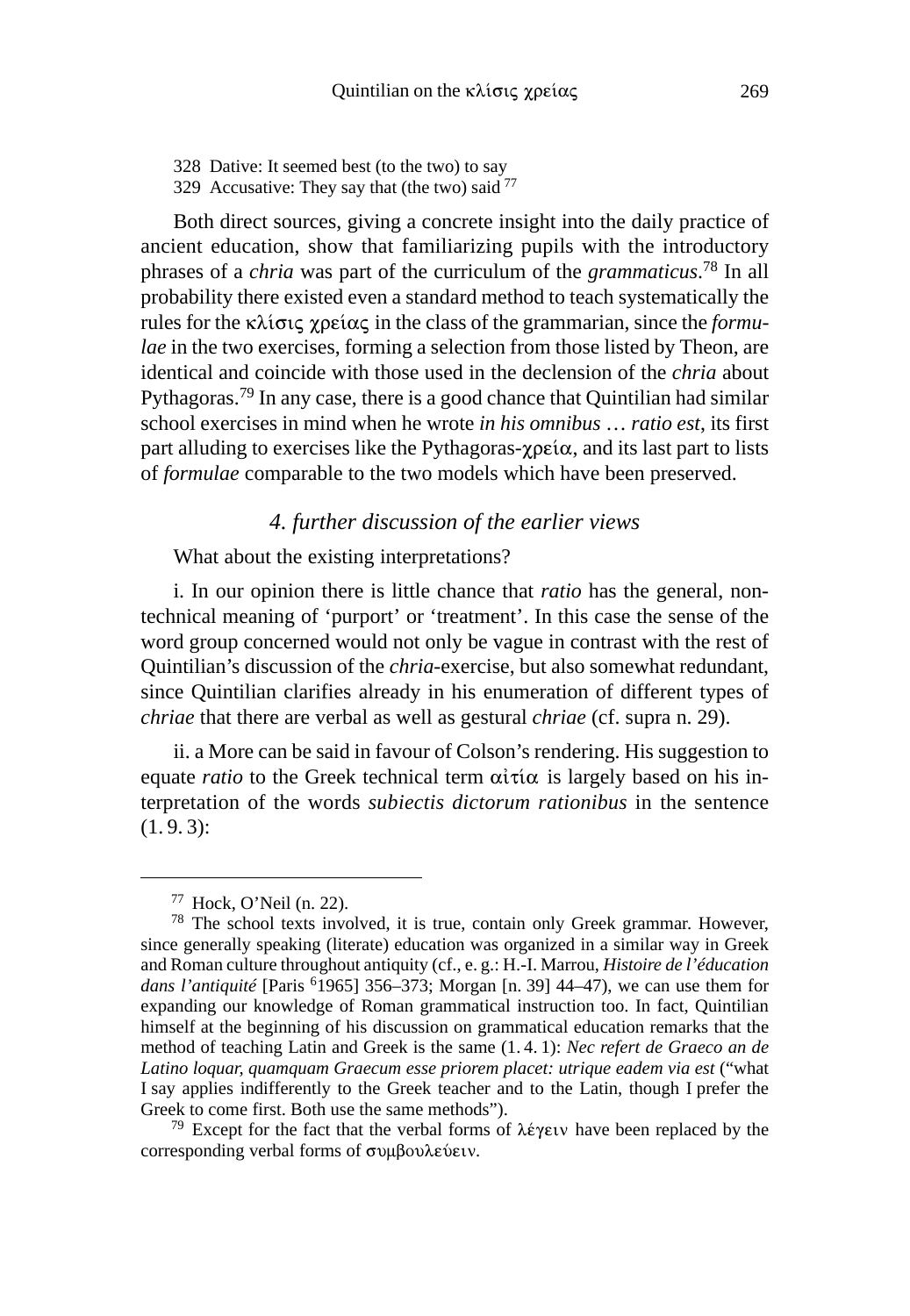Sententiae quoque et chriae et aetiologiae (?) subiectis dictorum rationibus apud grammaticos scribantur …

Maxims, etc. (i. e. *chriae* and 'aetiologies' [cf. supra p. 249]), are suitable exercises for the middle school, including a statement of the reasons  $(\alpha i$ - $\tau(\alpha_1)$  for them.<sup>80</sup>

According to this author, writing out a preliminary exercise of one of the three types mentioned – the *chria* included – also comprises for students giving its reason or foundation.<sup>81</sup> We can ask ourselves, however, if pupils attending the lessons of the *grammaticus* were already able or expected to add these  $\alpha i \tau i \alpha i$  themselves to the exercises. Russell, who does not agree with Colson on this point, translates the *ablativus absolutus* as "so long as the arguments are supplied", and states in an explanatory note that "at this stage, the pupils will not be able to develop the arguments for themselves".<sup>82</sup> If we follow this reasoning, it may seem slightly peculiar that Quintilian, after mentioning a grammatical exercise (sc. the *declinatio chriae*) which the students have to do themselves, refers to a task (sc. expressing the reason of a verbal or gestural *chria*) which has in fact already been done by the teacher. But even if we assume with Colson that *a discipulis* is the implied agent of *rationibus subiectis*, it is in our opinion still difficult to explain why Quintilian refers twice, at the beginning and at the end of the passage involved, to the  $\alpha i \tau i \alpha$ -exercise. The second time indeed *factorum* is added to *ratio*, but would Quintilian have inserted this repetition just because of the existence of both sayings-*chriae* and action-*chriae*? 83 Would he not

<sup>80</sup> Colson's translation, (n. 6 [1921]) 151.

<sup>81</sup> Cf. Colson (n. 6 [1921]) 151–152; id. (n. 6 [1924]) 119, *ad* 'subiectis dictorum rationibus' and 121, *ad* 'et … ratio est'.

<sup>82</sup> Russell (n. 1) 211. Cf. also, concerning the *aetiologia*-exercise (cf. supra p. 249), Bonner (n. 6) 258: "Probably, then, this was an easy saying-exercise …; for here the author himself supplied the 'explanation', which, in subsequent treatments, the boy might have to find for himself", and especially the additional note (n. 64): "Colson's contention that the *pupil* always supplied the reason is dubious".

<sup>83</sup> Compare with Robinson (n. 6) 378: "Doubtless Quintilian would have been more accurate had he said *subiectis dictorum factorumque rationibus,* just as in l. 13 he says *et tam factorum quam dictorum ratio est*" (our emphasis). This author, however, unlike Colson, interprets *ratio* twice in a different way (378 n. 1): while equating, like Colson, *rationibus* with *causis* ( $\alpha$ *i* $\tau$ *i* $\alpha$ *)*, he attributes to the second *ratio*, as we have already seen above, a broader meaning ('purport'). Moreover, in his opinion the words *subiectis dictorum rationibus* refer to *aetiologiae* alone. If this interpretation, adopted by O'Neil ([n. 4] 125; contra: Viljamaa [n. 3] 195), is correct, there is probably even less chance that there is a connection between the two *ratio*'s, as Colson supposes.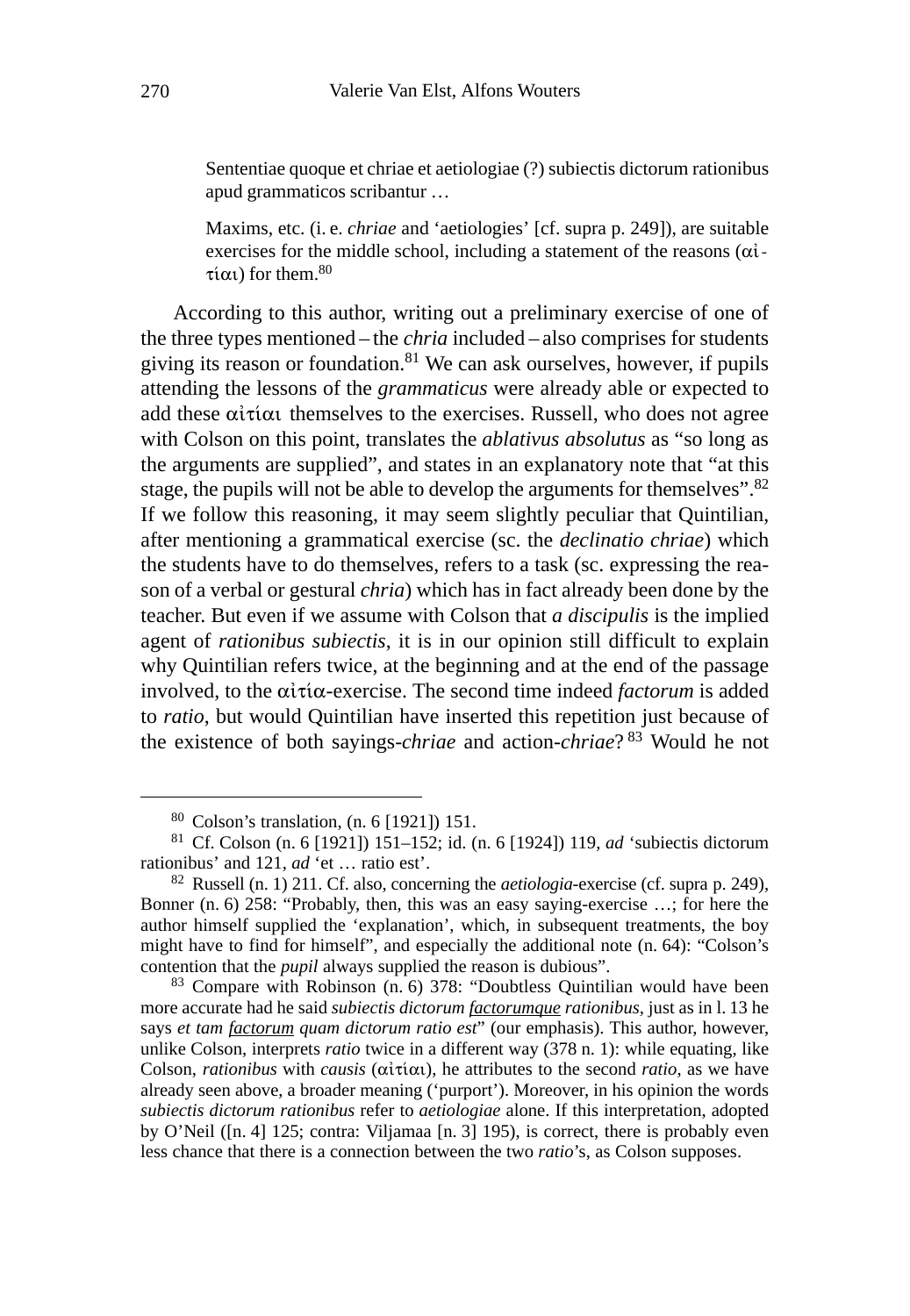have considered this observation – viz. as there are gestural *chriae*, there are also *rationes factorum* – too logical to be stated explicitly to his reader, who is elsewhere supposed to be familiar with the only briefly described preliminary exercises?

ii. b As for Henderson's suggestion to regard *ratio* as the Latin counterpart of the Greek  $\epsilon$   $\gamma \alpha \sigma$  *i* $\alpha$ , we can, though now more emphatically, pose the initial question from the discussion above: were pupils of the grammarian's class already supposed to elaborate a *chria* according to its different κεφάλαια (cf. supra II. 5)? In our opinion this more complex exercise belonged rather to the domain of the rhetor.84 Furthermore, even if Quintilian had assigned it a place in chapter 1. 9, it would not be quite clear why he should compress such an extensive exercise into one single polysemic word.85

ii. c Finally, to the remaining interpretation of Russell, who apparently regards *ratio* as *ratio declinationis*, we can object that the words *et tam factorum quam dictorum ratio est* would in this case be superfluous: since Quintilian, as we have seen above (in notes 29 and 34), already distinguishes, in his enumeration of different *chriae*-types, λογικαί from πρακτικαί χρείαι and since he makes it clear with the words *in his omnibus* … *casus*, which immediately follow this list, that all these *chriae*, whether describing a saying or an action, are declined without any difference through the same cases (*per eosdem casus*, cf. supra n. 70), what then is the use of mentioning once again that the declension principle applies to *dicta* as well as to *facta*?

Henderson <sup>86</sup> uses this last argument of redundancy with respect to O'Neil's – and hence also our – interpretation of *ratio.* Although he confines himself at first sight in his article to the rendering of about three possible suggestions to elucidate the word concerned, he seems to prefer either Colson's interpretation or his own (cf. already supra n. 64) when he assumes that O'Neil's suggestion makes the word group *et tam* … *ratio est* largely

<sup>84</sup> We agree with Colson on this point ([n. 6 (1921)] 152): "*Apud rhetora*, the elaborate treatment of Aphthonius may be used. *Apud grammaticum*, the *ratio* (in casu giving the  $\alpha i \tau i \alpha$  [cf. supra ii. a]) is as much as the pupils can manage".

<sup>85</sup> Quintilian possibly would have used in this case the term *operatio*, like Priscian  $(5<sup>th</sup> – 6<sup>th</sup>$  cent. AD) in his Latin translation of (ps.-)Hermogenes' progymnasmatic manual (GL III, 432. 10), or the term *tractatio* or *expolitio*, adopted by the author of the *Rhetorica ad Herennium* within the framework of an elaboration-exercise consisting of 7 headings (4. 43. 56 – 44. 58; cf. supra n. 65; Mack, O'Neil [n. 27] 161; Lausberg [n. 9] 418 – 419, § 842; Hock, O'Neil [n. 22] 86–88).

<sup>86</sup> Henderson (n. 6) 88.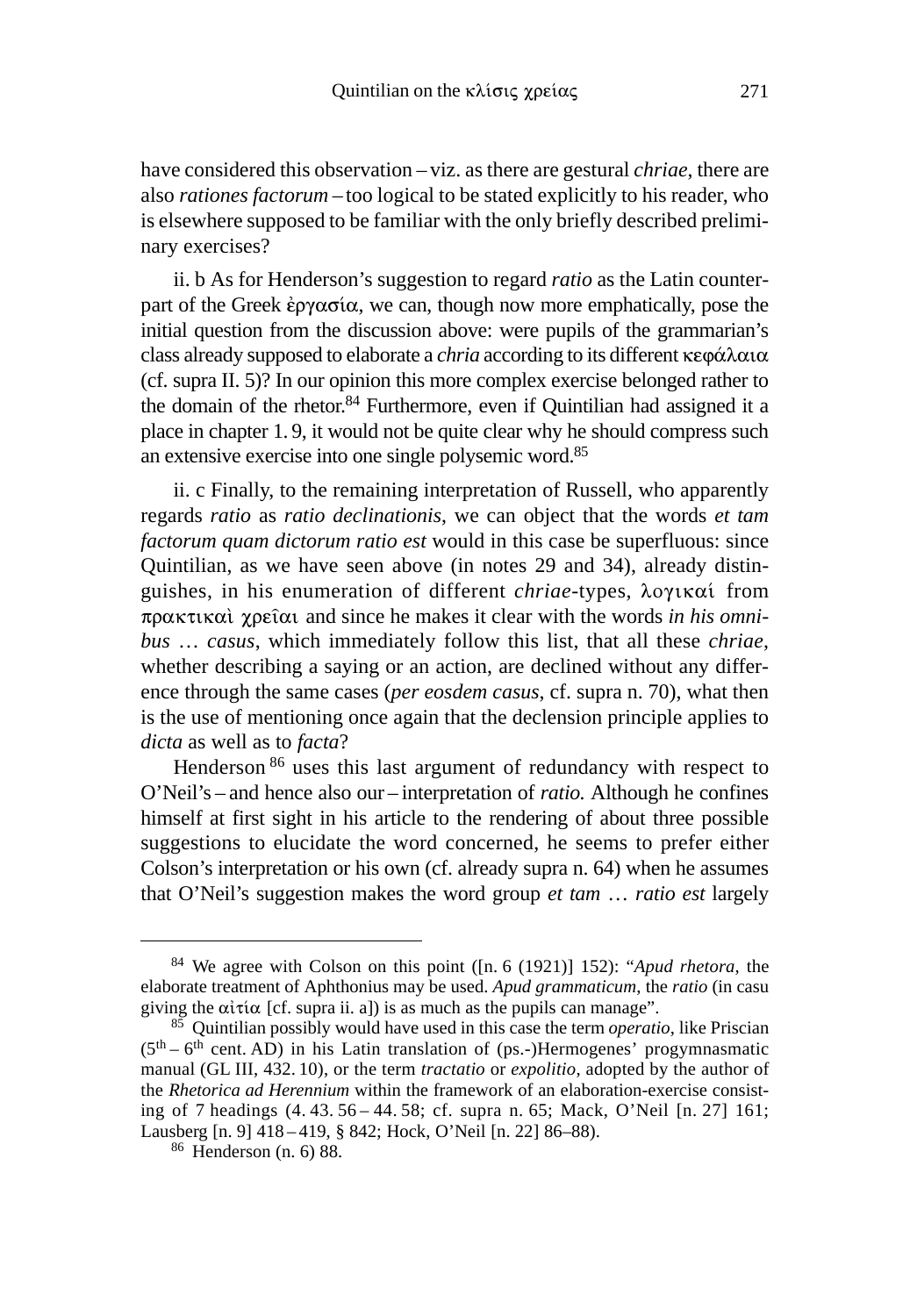redundant.87 In the light of what we have said about the *declinatio chriae*, however, it is clear that there is no reason to agree with Henderson on this point. Both Theon's discussion of the  $\kappa\lambda$  torq  $\gamma\rho\epsilon\alpha\zeta$  and the school exercises mentioned above confirm that knowledge of the different *formulae* is essential for inflecting *chriae* (correctly) through the five or six cases. It is only logical, then, that Quintilian, after uttering the possibility to transpose a *chria* into the different cases, refers explicitly for pedagogical concerns to the introductory phrases, which are needed to bring the inflection exercise to a favourable conclusion. Furthermore Henderson (p*.* 88) adds to O'Neil's interpretation the comment that it "conforms Quintilian's view to that rejected by Nicolaus" (18. 1–6 F; cf. supra), i. e. that *chriae* should only be inflected, without combining this grammatical exercise with other more rhetorical ones such as writing out the  $\alpha i \tau i \alpha$ . In other words, he links the meaning of *ratio* to the question of whether or not *declinatio* is the only exercise prescribed by Quintilian for the *chria*. In our opinion this remark is not totally correct either. When *ratio* is understood the way we do, Quintilian, it is true, possibly <sup>88</sup> considers  $\kappa\lambda i\sigma \iota \varsigma$  the only exercise to be dealt with by the grammarian, but in the second book of his *Institutio Oratoria*, as Henderson himself notices (p*.* 98), he mentions the term *chria* once again, this time in the context of rhetorical education (2. 4. 26). In this passage Quintilian speaks about what he himself in his boyhood experienced as a useful and amusing exercise, which consisted in inquiring into questions like "Why is Venus portrayed as armed at Sparta?" and "Why was Cupid believed to be a winged boy armed with arrows and torch?". Subsequently he concludes:

quod genus *chriae* videri potest.89

This exercise may seem to be a kind of *chria* (our translation).

<sup>87</sup> Cf. also *ibid.*, 88: "It is just possible that Quintilian held this last view, that *chria* (sic) receive only grammatical variation. More likely, he agreed with Theon's view that *declinatio* should be combined with more properly pro-gymnasmatic, pre-rhetorical elaborations".

<sup>88</sup> If the agent of *subiectis dictorum rationibus* is not *a discipulis* or if the *ablativus absolutus* only belongs to *aetiologiae* (cf. supra). Otherwise Quintilian would also include for the *chria* the  $\alpha i \tau i \alpha$ -exercise in the teaching packet of the grammarian.

<sup>89</sup> These words have troubled more than one scholar. While Radermacher (*M. Fabi Quintiliani Institutionis oratoriae libri XII*, ed. L. Radermacher. Add. et corr. coll. et adi. V. Buchheit [Leipzig 1959  $(1907)$ ]) considers them a gloss that has to be removed from the text, Volkmann (R. Volkmann, *Die Rhetorik der Griechen und Römer in systematischer Übersicht* [Hildesheim 1963 (²1885)] 35 n. 1) substitutes the reading *chriae* for *thesis* (for the *progymnasma* θέσις cf. supra). We agree, however, with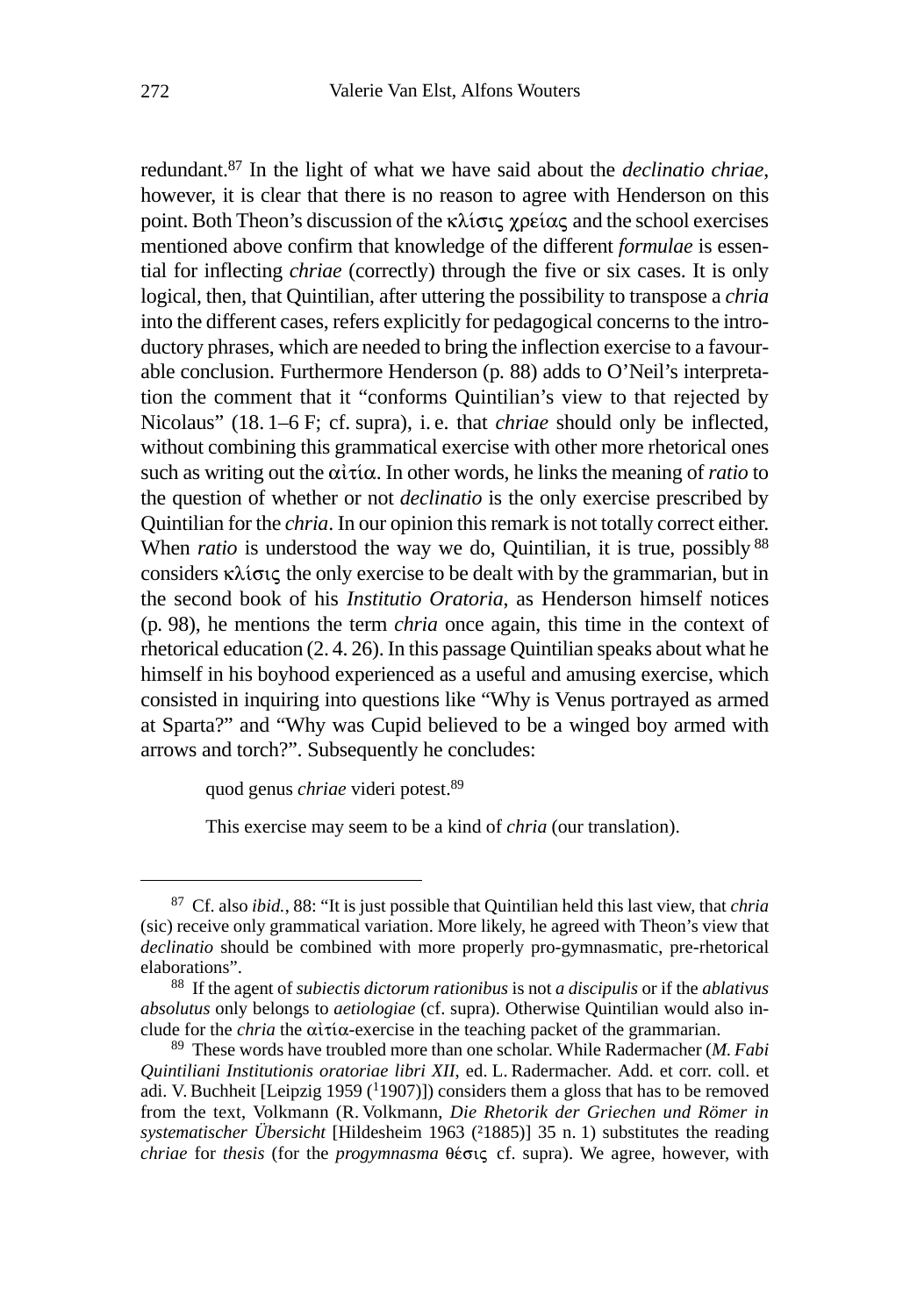It is clear that Quintilian here has another aspect of the *chria* in mind than its inflectional manipulation. Maybe he is thinking of the  $\alpha i \tau i \alpha$ -exercise, since answering to one of the questions above (*cur*?) also implies giving a reason.90 Anyway, as this passage indicates, Quintilian does not seem to be familiar only with the *declinatio chriae*. While reserving this grammatical exercise in particular for the class of the *grammaticus*, he probably assigns the more rhetorical *chria*-exercises to the higher level of the *rhetor.* Since his main interest is to define clearly the tasks of the grammarian and those of the orator on the domain of the *progymnasmata*, it is not impossible that he divides the *chria* between the teaching packet of the grammar school and that of the oratory school. In fact this is also his way of treating the *narratio*-exercise, as we have seen above (p. 249–250).

It is exactly because of this practical concern of making a neat distinction between two levels of schooling, that *Inst. Or.* 1. 9 together with 2. 4 is an interesting addition to the theoretical definitions and classifications of the progymnasmatic manuals.<sup>91</sup> As Henderson<sup>92</sup> acknowledges, Quintilian's discussion in 1.9 is not simply what O'Neil<sup>93</sup> calls "little more than an historical curiosity", but "an early, self-consciously critical approach to progymnasmatic practice from a point-of-view which is not just that of the literary *Progymnasmata*". Our intention was to unveil one point of this important testimony. We hope that in this way we have not only contributed to a correct understanding of *ratio* in 1. 9. 5, but also reconfirmed Quintilian's importance as a source for both the Greek and the Latin school system.

> Valerie Van Elst, Alfons Wouters *Centre for the Historiography of Linguistics, K. U. Leuven (Belgium)*

Winterbottom (M. Winterbottom, "Some Problems in Quintilian Book Two", *Philologus* 108 [1964] 121), who argues that the text is sound as it stands (cf. also Granatelli [n. 7] 147).

<sup>90</sup> Compare with Colson (n. 6 [1924]) 118–119; D. L. Clark, *Rhetoric in Greco-Roman Education* (New York 1957) 187–188; Winterbottom (n. 89) 121; O'Neil (n. 4) 125–126 and M. Alexandre Júnior, "Importância da cria na cultura helenística", *Euphrosyne* 17 (1989) 48. Cf. also Russell (n. 1) 210 n. 4 and 293 n. 18: "because it involves discussing and justifying an authoritative opinion" (our emphasis)*.*

<sup>91</sup> Cf. Henderson (n. 6) 88.

<sup>92</sup> *Ibid.*, 89.

<sup>93</sup> O'Neil (n. 4) 138.